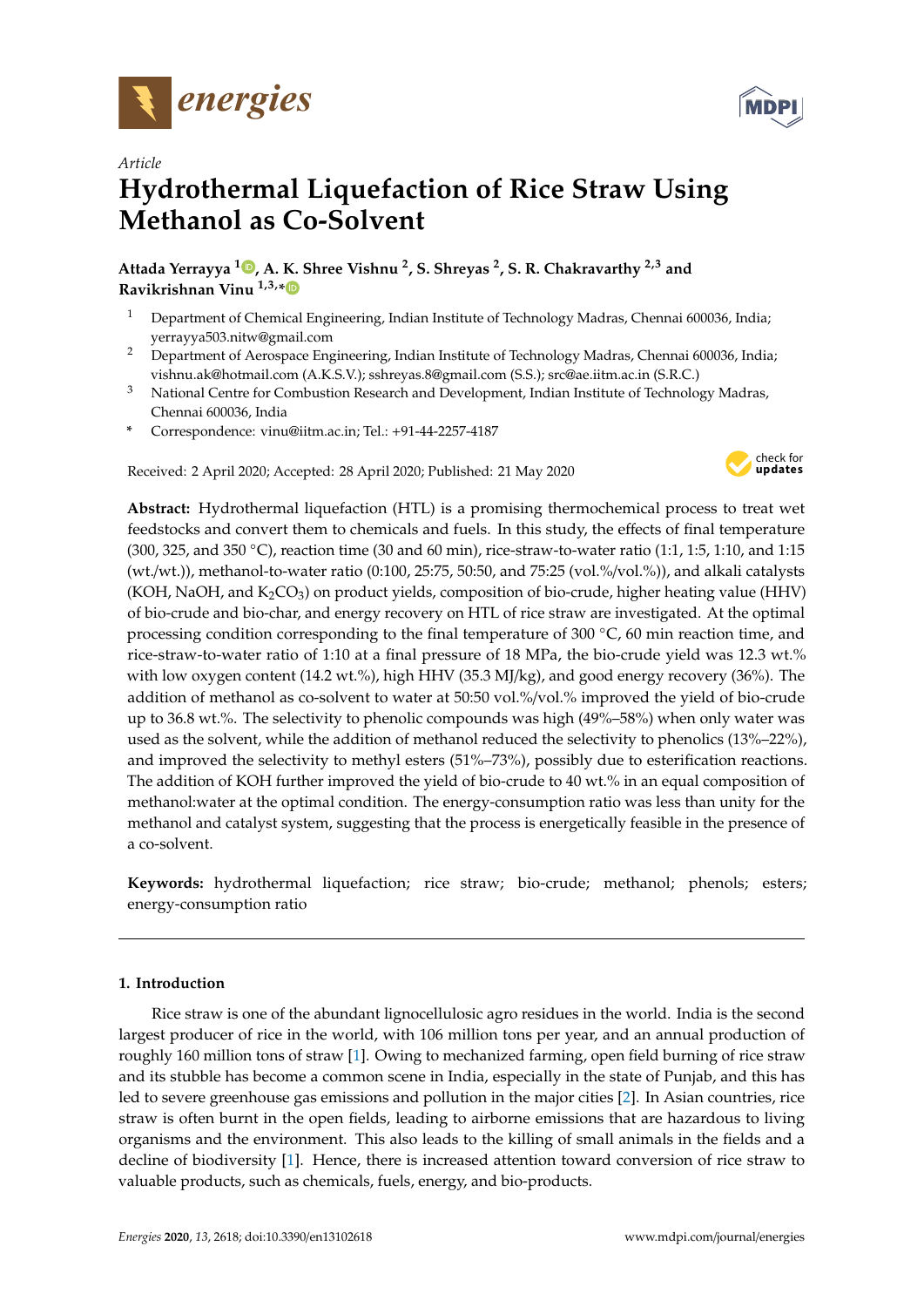Thermochemical techniques, such as pyrolysis, gasification, combustion, and hydrothermal liquefaction (HTL), are used to convert biomass into valuable chemicals, liquid fuels and oils, and gaseous fuel (syngas) [3–5]. Among these, HTL is the only processing technique that can handle wet biomass feedstocks with as high as 50 wt.% moisture, to produce high-quality bio-crude. HTL is generally carried out at 200–350 °C and between 5 and 30 MPa [5,6]. High-pressure operation ensures that water from the biomass does not get converted into a gaseous phase, thus saving the energy required for enthalpy of vaporization. HTL is an accelerated version of geological formation of fossil fuels [5]. While the formation of fossil fuels underneath the earth's surface takes many years, HTL yields liquid crude in a minutes-to-hours timeframe [5]. Unlike water at ambient conditions, the physicochemical properties of water at near-critical and supercritical conditions make it an excellent solvent. Owing to the fewer and weaker hydrogen bonds in hot compressed water than in water at ambient conditions, better solubility of organic molecules is achieved due to the low dielectric constant of the medium. Moreover, the high ionic product of water near the critical temperature aids in acid/base-catalyzed ionic reactions [6,7]. HTL bio-crude is superior to pyrolysis bio-oil, especially in terms of low oxygen content, high carbon content, high calorific value, and low moisture content [6].

HTL of a variety of feedstocks, such as pine wood [8,9], corn stalk [10], lignin [11,12], sewage sludge [13], corn stover [14], switch grass [15], *Nannochloropsis* sp. [16,17], and spirulina [17], for the production of bio-crude is reported in the literature. HTL of rice straw has also been investigated in the literature [18–22]. Yuan et al. [18] studied the subcritical and supercritical liquefaction of rice straw with different solvent mixtures such as ethanol–water and 2-propanol–water. They conducted the experiments at different temperatures (260–350 ◦C) and solvent mixture ratios (1:9 to 5:5), and obtained 39.7 wt.% of bio-crude with 2-propanol:water at 5:5 ratio and 300 ◦C. Li et al. [19] investigated the HTL of rice straw by using 1,4-dioxane:water mixtures and obtained 57 wt.% bio-crude at 300 ◦C and equal composition of the solvent and water. Singh et al. [20] investigated the HTL of rice straw in the presence of different gases, such as  $N_2$ ,  $O_2$ , and  $CO_2$ , at different temperatures, from 280 to 320 ◦C, at 15 min residence time, and rice-straw-to-water ratio of 1:6. The maximum bio-crude yield of 17 wt.% was obtained in  $N_2$  ambience. The major components of the bio-crude obtained in the presence of  $N_2$  and  $CO_2$  ambience were phenol, guaiacol, syringol, and their derivatives. Zhou et al. [21] used Cu–Zn–Al catalyst for HTL of rice straw in presence of water–ethanol mixtures and obtained a maximum of 26.8% monomeric phenols in the bio-crude at 300 ◦C, 30 min, 50:50 vol.%/vol.% of ethanol:water, and 2 g of catalyst. In another study, glycerol was used as a co-solvent, along with  $Na<sub>2</sub>CO<sub>3</sub>$  as the homogeneous catalyst in HTL, to produce up to 50 wt.% of bio-crude from rice straw [22]. The prospects of scale-up of HTL technology for continuous processing of feedstocks are outlined in the review by Castello et al. [23].

Supercritical alcohols in HTL of biomass possess many advantages, such as ability of donating hydrogen, better solubility, easier separation of bio-crude from kerogen-like residue, and lower corrosivity. Brand and Kim [24] studied liquefaction of cellulose, xylose, and lignin in supercritical ethanol and showed that the chemical composition of bio-crude from cellulose and xylose were quite distinct from the bio-crudes obtained via fast pyrolysis and HTL under subcritical conditions. Methanol possesses low critical temperature and pressure (239 ◦C, 8.09 MPa), and has established production routes from coal, natural gas, and biomass. In India, it is projected as the future fuel, with blending at up to 15% in transportation fuels. It is also expected to be available at a competitive price in India, owing to its production from coal via a two-step process involving gasification, followed by catalytic reforming of syngas [25]. Chemically, methanol is a hydrogen donor solvent, and hence, a study on its use to improve the quality of bio-crude assumes importance. This study is novel in the following respects: (1) This is the first study to report the use of methanol as a co-solvent in HTL of rice straw; (2) this study exhaustively evaluates the effect of process conditions such as temperature, reaction time, biomass-to-solvent ratio, solvent composition, and alkali catalysts on the yields and quality of bio-crude from rice straw; and (3) this study reports the energetics of the process, to evaluate the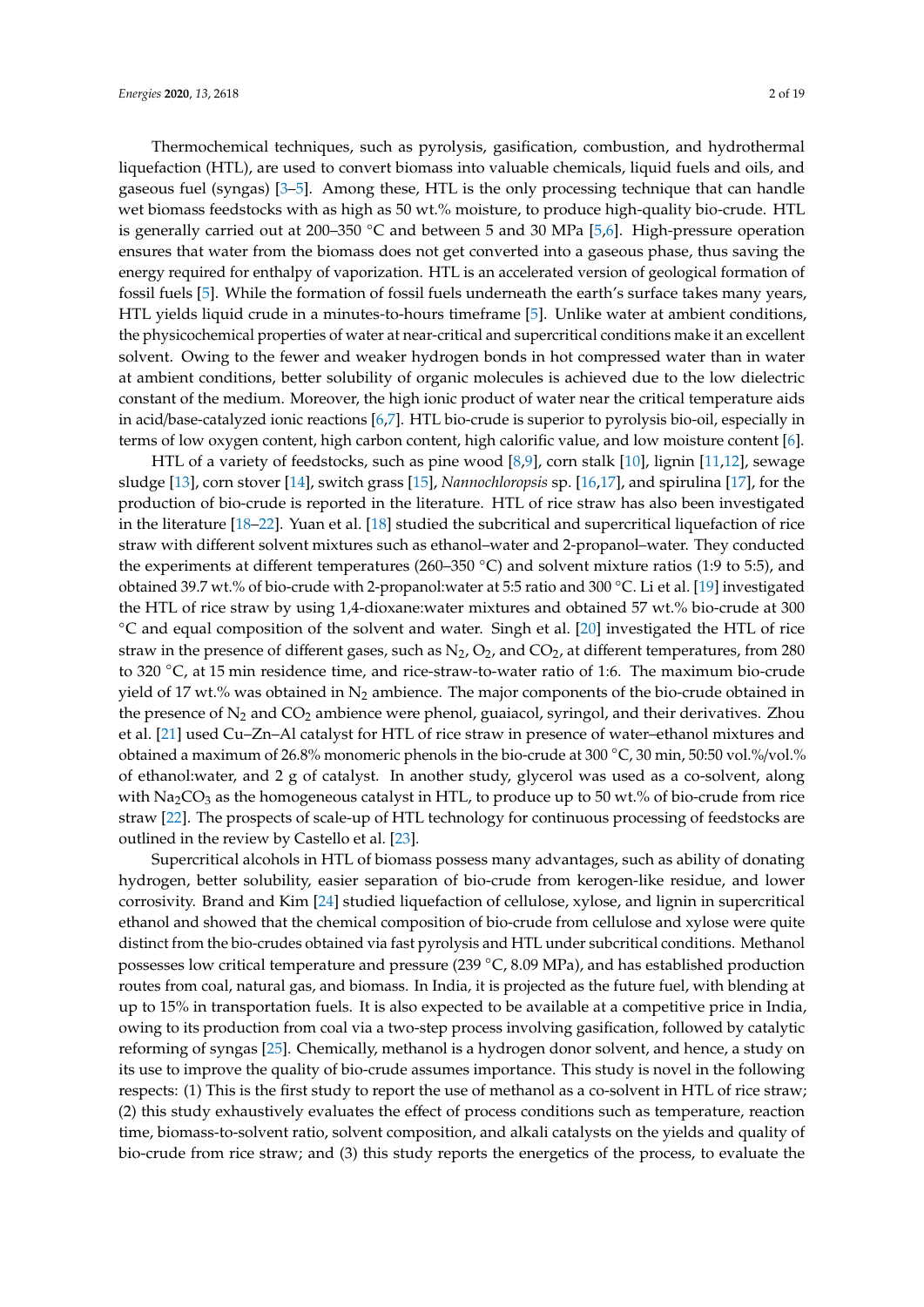feasibility at salient operating conditions. The quality metrics include organic composition, elemental analysis and calorific value of bio-crude, and elemental composition of calorific value of bio-char.

#### **2. Experimental**

#### *2.1. Materials and Feedstock Characterization*

Rice straw was procured locally from a farm in Sullurupeta (13.7009◦ N, 80.0209◦ E), Andhra Pradesh, India. Reagents like methanol, acetone, dichloromethane (DCM), potassium hydroxide (KOH), sodium hydroxide (NaOH), and potassium carbonate ( $K_2CO_3$ ) were purchased from Avra Synthesis Pvt. Ltd., India. All the reagents were used as received. Rice straw was cut into fine pieces of average size in the range of 1–1.5 cm, and stored in zip-lock covers.

Rice straw was characterized by using proximate and ultimate analyses. Proximate analysis was carried out in a thermogravimetric analyzer (TGA) (SDT Q600, T.A. Instruments, Waters GmbH, Austria), as per ASTM E1131-08 [26]. Elemental CHNS composition was obtained by using an elemental analyzer (Thermo Flash 2000, Thermo Fisher Scientific, Austria) according to ASTM D5373-08. Higher heating value (HHV) was determined by using a bomb calorimeter (IKA C2000, I.K.A., Germany) according to ASTM D5865-13. The same analytical methods were adopted to characterize bio-crude and bio-char. The total organic content in the aqueous phase was analyzed by using Karl Fischer Titrator (Metrohm-870 KF Titrino plus, Metrohm AG, Switzerland) according to ASTM D-6304. The proximate analysis, ultimate analysis, and HHV of rice straw are reported in Table 1. These characterization data are in line with the literature [27].

|                   | Proximate Analysis (wt.%) * |                 |                      |      | Elemental Analysis (wt.%) ** |     |     |     |          | <b>HHV</b>     |
|-------------------|-----------------------------|-----------------|----------------------|------|------------------------------|-----|-----|-----|----------|----------------|
|                   | Volatile<br>Matter          | Fixed<br>Carbon | Moisture Ash C H N S |      |                              |     |     |     | <b>O</b> | $(MI kg^{-1})$ |
| <b>Rice Straw</b> | 66.1                        | 15.4            | 5.7                  | 12.8 | 37.1                         | 5.2 | 0.5 | 0.1 | 44.3     | 12.1           |
| .                 |                             |                 |                      |      |                              |     |     |     |          |                |

**Table 1.** Characterization of rice straw.

\* Air dried basis; \*\* dry basis.

## *2.2. HTL Reactor*

HTL experiments were conducted in a custom-built stainless-steel autoclave of 1.3 L volume with 82 mm internal diameter, 25 mm thickness, and 210 mm height. The design temperature and pressure of the reactor were 400  $\degree$ C and 22 MPa, respectively. The schematic of the reactor setup is provided in Figure 1. An electric coil was wrapped around its surface to provide uniform heat input. The temperature of the reaction mixture was monitored by using a K-type thermocouple, which was connected to a temperature controller. The thermocouple was placed inside the thermo-well, which was fixed to the head of the reactor vessel. A pressure gauge connected to the reactor head was used to monitor the reactor pressure, which was not controlled. Initially, the reaction mixture in the vessel was pressurized by using inert nitrogen gas. The reactor was equipped with an internal cooling coil to quickly bring down the temperature of the reactants. A four-blade turbine impeller was used to thoroughly mix the reactants. The impeller was connected through a zero-leakage magnetic drive with toque capacity of 1.96 N-m. The magnetic drive was cooled by using water circulation when the autoclave reached temperatures higher than 350 ◦C. The maximum rated speed of the magnetically driven stirrer was 1200 rpm. In order to withstand high pressures, graphite gaskets were used to seal the reactor and its contents. After the reaction, the reactor contents were emptied through a 10 mm diameter opening at the bottom, which was fitted with a flush valve.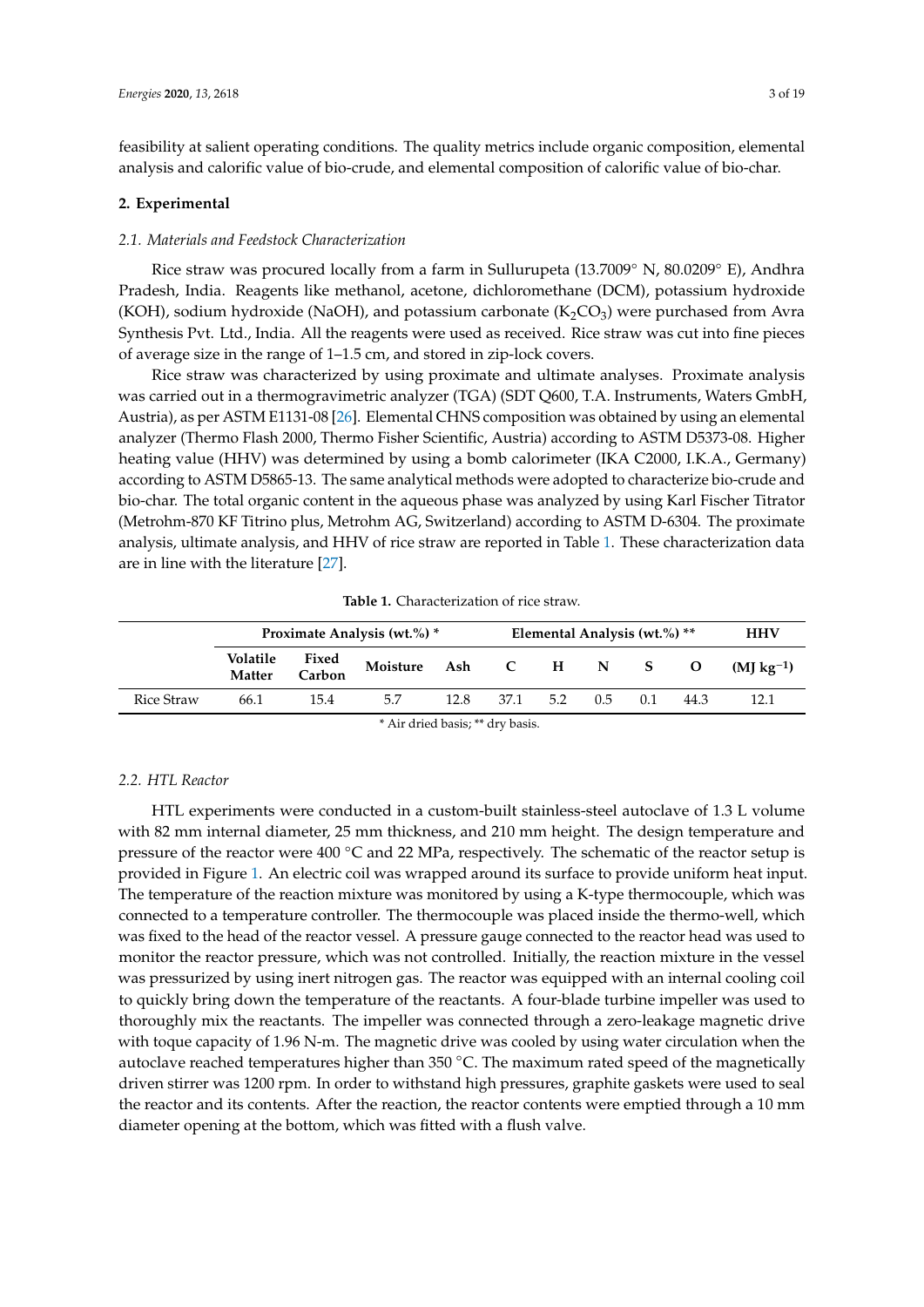

**Figure 1.** Schematic of the laboratory scale batch HTL reactor.

#### *2.3. Experimental Procedure*

In a typical experiment, 30 g of rice straw and 300 mL of solvent were taken in the reactor. The solvent was either water or water:methanol mixtures (75:25, 50:50, and 25:75 vol.%/vol.%). In order to investigate the effect of water content on bio-crude yield and its composition, rice straw:water composition was also varied as 1:1, 1:5, 1:10, and 1:15 (wt./wt.) in some experiments. In certain experiments, 5 wt.% of alkaline homogeneous catalysts (such as NaOH, KOH, and  $K_2CO_3$ ) was mixed with water. The autoclave was sealed and then pressurized with nitrogen  $(N_2)$  gas. Typically, the initial pressure was 2–6 MPa, which was set based on the final pressure (18 MPa) and temperature (300, 325, and 350 °C) to be reached. The reactants were agitated, using the stirrer at  $350 \pm 25$  rpm. Finally, the reactor was maintained isothermal at the set temperature for 30 and 60 min. After the reaction, the reactor was cooled down to room temperature by continuous circulation of water in the cooling coil and by means of external fan. The gases were released through the release valve, while the liquid product (or bio-crude) was separated from the solid residue (bio-char) by using a solvent-extraction process. The temperature and pressure profiles during the HTL process are depicted in Supplementary Materials Figure S1. It is evident that, in order to reach a final pressure of 18 MPa and 300 °C, the reactor was initially pressurized to ~6 MPa, using N<sub>2</sub>. Within 50–60 min, the operating conditions were attained with a variation of  $\pm 0.5$  MPa or  $\pm 5$  °C around the set-point value.

The typical procedure for the separation of products is available in Chopra et al. [28]. Briefly, DCM solvent (50 mL) was used to flush the contents of the reactor, which was a viscous kerogen-like mixture containing bio-char, bio-crude, and aqueous-soluble organics. The flushed contents were collected in a beaker and were allowed to settle. The aqueous phase was then separated by decantation in a separation funnel. The DCM-soluble organic fraction was then filtered using a Whatman filter paper (pore size  $\sim$  11 µm). The bio-char collected on the filter paper was dried at 105 °C and 24 h, and then weighed to calculate its yield. The filtrate was evaporated at 40 ◦C to obtain the bio-crude. DCM is a better extraction solvent over other common solvents like acetone or hexane, because of its non-polar and volatile nature, and its miscibility with many organic molecules. The use of DCM aids in maximum solubilization of the organics into bio-crude fraction, and easier separation of the aqueous phase from the organic phase. The bio-crude was then weighed to calculate its yield. The autoclave was thoroughly rinsed and washed with both DCM and acetone solvents, to eliminate traces of viscous bio-crude sticking to the reactor wall, cooling coil tubes, and stirrer blades. Most of the HTL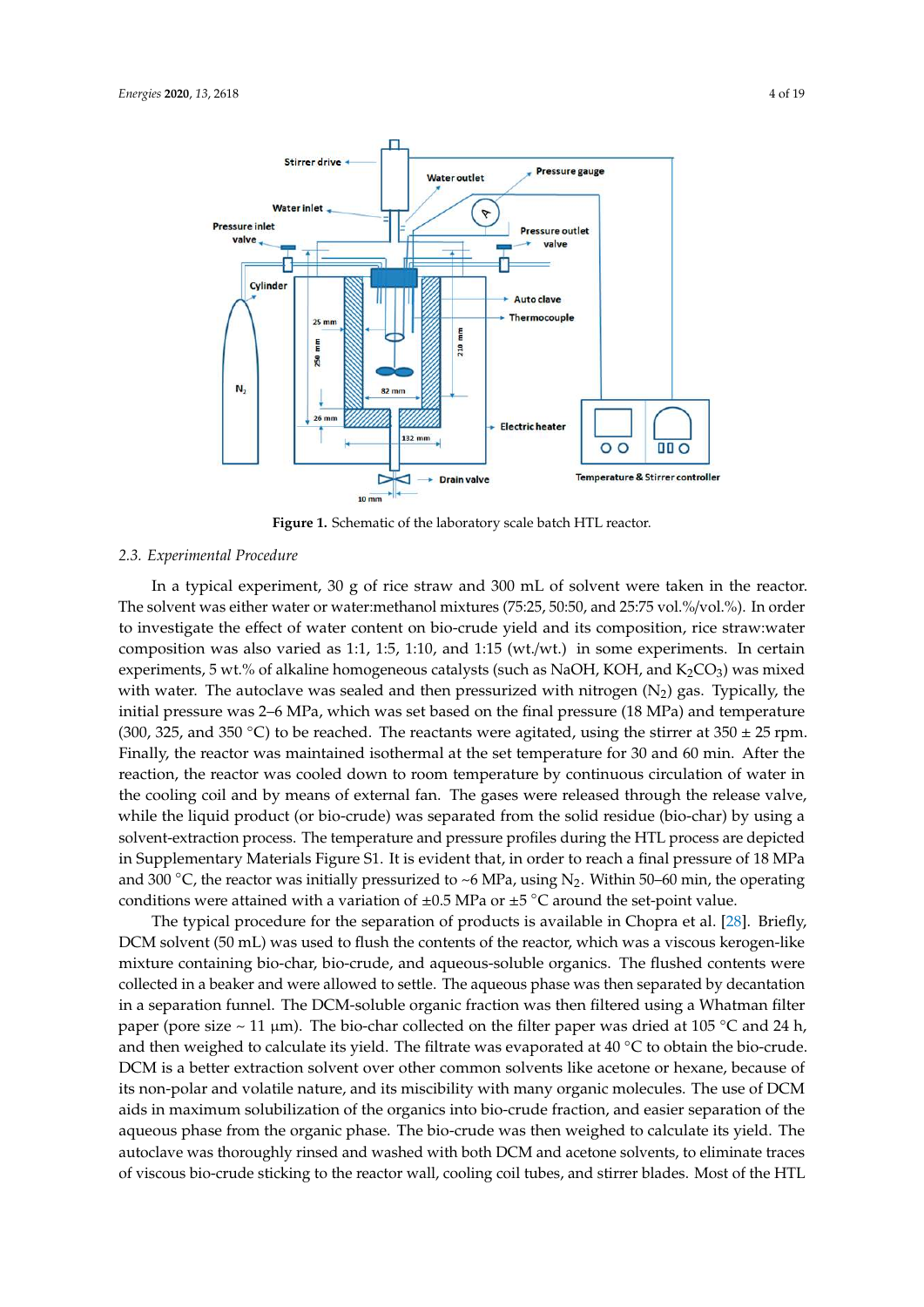experiments were repeated two times, while some were repeated in triplicate. The standard deviations in product yields are within 2%–5%.

The yields of bio-crude ( $Y_{BC}$ ), bio-char ( $Y_{BCh}$ ) and gas+aqueous fractions ( $Y_{G+Ag}$ ), conversion of rice straw, and energy recovered in bio-crude (*ER<sub>BC</sub>*) were calculated by using the following expressions:

$$
Y_{BC} (\% ) = \left(\frac{M_{BC}}{M_{RS}}\right) \times 100
$$
 (1)

$$
Y_{BCh} (\% ) = \left(\frac{M_{BCh}}{M_{RS}}\right) \times 100
$$
 (2)

$$
Y_{G+Ag} (\% ) = (100 - Y_{BC} (\% ) - Y_{BCh} (\% )) \tag{3}
$$

$$
Consersion of rice straw (%) = \left(\frac{M_{RS} - M_{BCh}}{M_{RS}}\right) \times 100 \tag{4}
$$

$$
ER_{BC}(\%) = \left(\frac{HHV_{BC} \times M_{BC}}{HHV_{RS} \times M_{RS}}\right) \times 100\tag{5}
$$

In the above expressions,  $M_{BC}$ ,  $M_{BCh}$ ,  $M_{G+Ag}$ , and  $M_{RS}$  denote the mass of bio-crude, mass of bio-char, mass of gas+aqueous fraction, and mass of rice straw, respectively; and *HHVBC* and *HHVRS* denote the HHVs of bio-crude and rice straw, respectively.

#### *2.4. Product Characterization*

The organic composition of the bio-crude samples was analyzed in a gas chromatograph/mass spectrometer (GC/MS, Shimadzu QP 2020, Shimadzu (Asia Pacific) Pte. Ltd., Singapore). The bio-crude samples were diluted in DCM solvent, and 1 µL was injected. The GC column, Rxi-5SilMS (30 m length  $\times$  0.25 mm inner diameter  $\times$  0.25  $\mu$ m film thickness), was used to separate the compounds. The flow rate of helium gas (99.9995% purity) through the column was 1 mL min−<sup>1</sup> with split ratio of 1:100. The injector temperature was set at 280 ◦C. The GC column oven temperature was initially maintained at 40 °C for 1 min, followed by a temperature ramp at 5 °C min<sup>-1</sup> to 280 °C, and finally held at 280 ◦C for 5 min. The electron impact ionization voltage was 70 eV, and the ion-source temperature was set at 250 °C. The m/z range in the MS was 50–500 Da. Peak identification was done by comparing the mass spectra with NIST14 and Wiley08 mass spectrum libraries, and the identified compounds had a match factor greater than 85%. GC/MS peak area% (or percent selectivity) was used to quantify the various organics in the bio-crude. The organic compounds were classified according to different functional groups.

Non-condensable gases such as  $CO$ ,  $CO<sub>2</sub>$ , and  $H<sub>2</sub>$  from selected experiments were analyzed in a GC (Agilent 7820A, Agilent Technologies, U.S.A.) equipped with a thermal conductivity detector (TCD). The gas components were separated by using a molecular sieve-13X packed column. The carrier gas was  $N_2$  (99.999% purity), and its flow rate through the column was 3 mL min<sup>-1</sup>. The gas concentrations were measured by calibrating the column, using standard gas mixtures of different compositions.

#### **3. Results and Discussion**

#### *3.1. E*ff*ect of Temperature and Reaction Time*

Table 2 presents the mass conversion of rice straw and the yields of bio-crude, bio-char, and gas+aqueous fractions at different temperatures (300, 325, and 350 ◦C) and residence time periods (30 and 60 min), using water as the solvent. The mass conversion of biomass exhibits reasonable trends with the operating conditions. At any reaction time, the conversion increases with increasing temperature, as a result of the greater hydrolytic decomposition of rice straw at high temperatures. Increasing the reaction time leads to only a marginal increase in conversion of the feedstock to bio-crude and gas+aqueous fraction, which is evident by comparing the results of R1–R3 versus R4–R6. However,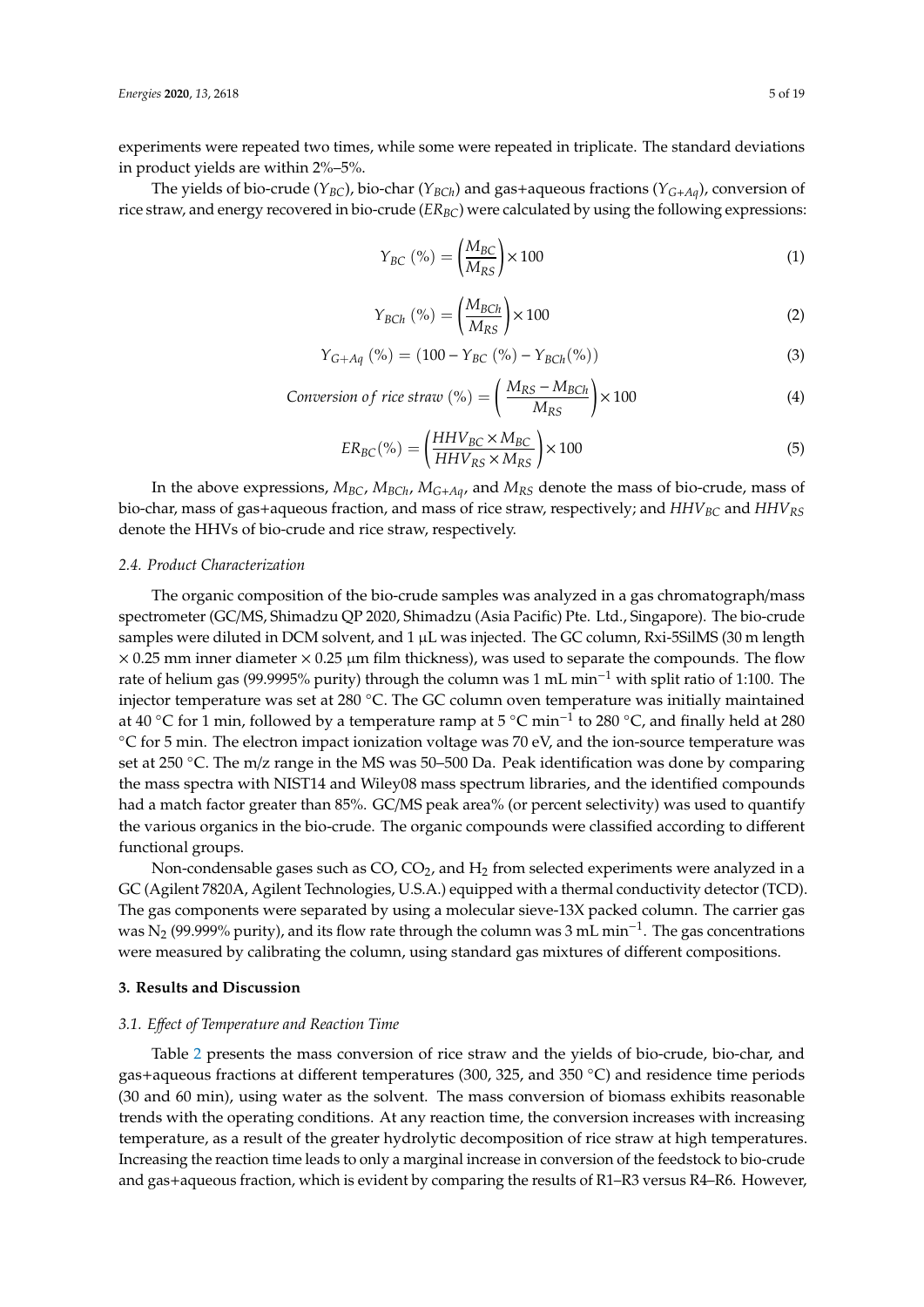reaction time plays a major role in the distribution of bio-crude and gas+aqueous fractions. At 300 ◦C, increasing the reaction time enhances the yield of bio-crude, while at 350 ◦C, significant enhancement in the yield of gas+aqueous fraction is evidenced. It is also important to note that, owing to a high amount of ash in rice straw, which adds to its recalcitrance, obtaining conversions more than 80 wt.% may not be possible.

| Expt. Code     | Temperature<br>(°C) | Reaction<br>Time (min) | Conversion<br>(%) | <b>Bio-Crude</b><br>Yield $(wt,\%)$ | <b>Bio-Char</b><br>Yield $(wt,\%)$ | Gas + Aqueous<br>Yield $(wt,\%)$ |
|----------------|---------------------|------------------------|-------------------|-------------------------------------|------------------------------------|----------------------------------|
| R1             | 300                 | 30                     | 75.5              | $10.8 \pm 0.4$                      | $24.6 \pm 0.5$                     | 64.6                             |
| R <sub>2</sub> | 325                 | 30                     | 74.4              | $15.1 \pm 0.6$                      | $25.6 \pm 1.3$                     | 59.3                             |
| R3             | 350                 | 30                     | 78.6              | $12.9 \pm 0.7$                      | $21.4 \pm 0.8$                     | 65.7                             |
| R4             | 300                 | 60                     | 75.2              | $12.3 \pm 1.5$                      | $24.8 \pm 1.8$                     | 62.9                             |
| R5             | 325                 | 60                     | 77.1              | $9.2 \pm 0.5$                       | $22.9 \pm 0.7$                     | 67.9                             |
| R6             | 350                 | 60                     | 80.0              | $3.1 \pm 1.2$                       | $20.0 \pm 0.3$                     | 76.9                             |

**Table 2.** Effect of final temperature and reaction time on conversion of rice straw and product yields, using water as solvent at rice-straw-to-water ratio of 1:10.

The effect of temperature on bio-crude yield is evident from Table 2 at similar processing times. For example, after 30 min of processing time, the bio-crude yields followed the trend 15.1 wt.% (325 °C) > 12.9 wt.% (350 °C) > 10.8 wt.% (300 °C). Increasing the temperature from 300 to 350 °C at 60 min processing time led to a significant decrease in the yield of bio-crude (12.3 to 3.1 wt.%), with a concomitant increase in gas+aqueous yield (62.9 to 76.9 wt.%) and only a minor drop in bio-char yield. This suggests that thermal decomposition and degradation of the organic components are predominant at high temperatures. However, at a lower temperature of 300 °C, increasing the reaction time to 60 from 30 min leads to an enhancement in bio-crude yield, without significant change in conversion. This shows that temperature and processing time do have a combined effect on bio-crude yields. At 30 min processing time, a maximum bio-crude yield of 15.1 wt.% was achieved at 325 ◦C, while at 60 min, a maximum bio-crude yield was obtained at 300 ◦C. Run-dong et al. [29] studied HTL of rice stalks at various reaction time periods (30–120 min) and temperatures (250–375 ◦C), in the presence of ethanol. At 250  $\degree$ C, a maximum bio-crude yield of 48 wt.% was obtained at an optimal reaction time of 90 min, whereas the highest bio-crude yield, of 55 wt.%, was obtained at 60 min and 325 ◦C. This shows that, at a high temperature, a shorter residence time may be sufficient to achieve high bio-crude yield. However, the optimum operating condition is not only determined by bio-crude yield, but also by other bio-crude quality markers, such as HHV, and elemental composition (H/C and O/C).

Table 3 depicts the elemental composition and HHV of bio-crude and bio-chars obtained from experiments R1–R6. The HHVs of bio-crude were calculated by using the correlation developed by Francis and Lloyd [30]: HHV (MJ kg−<sup>1</sup> ) = (34 [%C] + 124.3 [%H] + 6.3 [%N] + 19.3 [%S] – 9.8 [%O])/100. As explained earlier, 350 °C–60 min corresponds to a severe condition that leads to low carbon content in bio-crude, in addition to low yield. As a result, the HHV of bio-crude is also the lowest as compared to other experiments performed in this study. It is important to note that the quality of bio-crude is better from experiment R4, corresponding to 300 °C–60 min. This is evident from the high carbon (77.6 wt.%) and low oxygen content (15.3 wt.%). The HHV of the bio-crude obtained at this condition is also high (35 MJ kg<sup>-1</sup>), and it is in accordance with the oxygen content. In order to further ascertain which operating condition is the optimum, the energy recovery in bio-crude was assessed. Energy recovery in bio-crude depends on both bio-crude yield and its HHV, according to Equation (5). At 300 °C–60 min, the energy recovery of ~36% is due to both high HHV of bio-crude (35.3 MJ kg<sup>-1</sup>) and its reasonable yield (12.3 wt.%). Moreover, the hydrogen content in bio-crude is maximum (8.4 wt.%) at this condition, and the atomic H/C and O/C ratios are 1.31 and 0.14, respectively. The HHVs of bio-crudes observed in this study are in line with that reported in the HTU® (Hydrothermal Upgradation) process of Shell Research Laboratory for a variety of biomass feedstocks [7]. A preliminary analysis of the non-condensable gases produced at this condition was performed, using GC–TCD. The major gases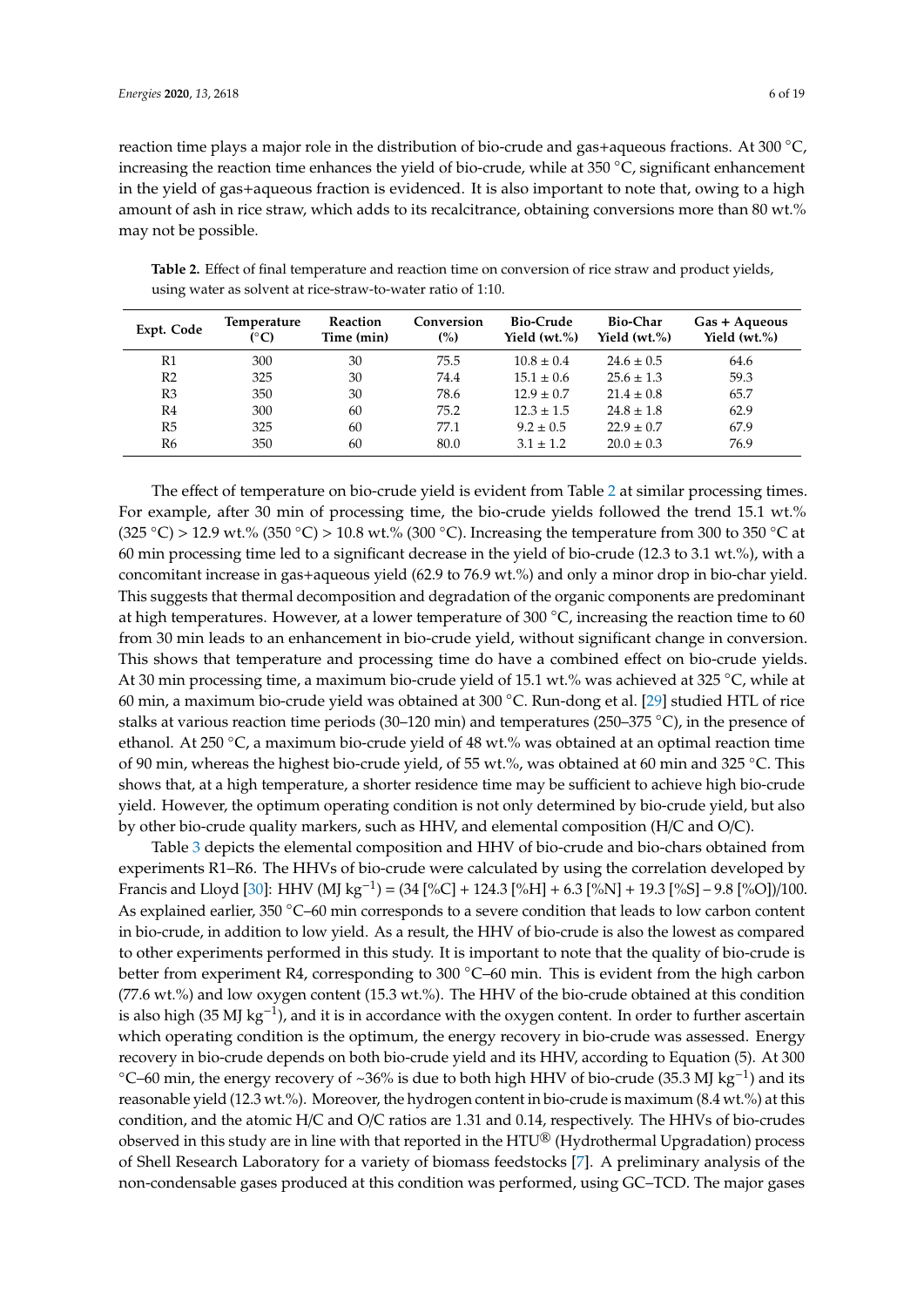were CO<sub>2</sub> (74 vol.%), CO (18 vol.%), CH<sub>4</sub> (6 vol.%), and H<sub>2</sub> (2 vol.%) on N<sub>2</sub>-free basis. The high amount of CO<sup>2</sup> generated can be attributed to the decarboxylation reactions, which are dominant than the CO removal through decarbonylation during HTL. When compared to fast pyrolysis bio-oil from rice straw, which contains 42%–49% of oxygen [31,32], HTL bio-crude from rice straw at the optimal processing condition contains three times lower oxygen (14.2%), which demonstrates its superior quality. Therefore, further experiments involving different rice straw:water ratios, and water:methanol ratios were performed at a final temperature of 300 ◦C and 60 min residence time.

**Table 3.** Effect of final temperature and reaction time on elemental composition of bio-crude and bio-char, HHV of bio-crude and bio-char, and energy recovered in bio-crude. The rice-straw-to-water ratio is 1:10 wt./wt.

| Expt.<br>Code  | Temp. |    | (°C) |     | Time<br>(min) |            | <b>Elemental Composition of</b><br>Bio-Crude (wt.% db) |      |     | <b>HHV</b> of<br><b>Bio-Crude</b> |       |                | <b>Elemental Composition of</b><br>Bio-Char (wt.% db) |  | <b>HHV</b> of<br><b>Bio-Char</b> | $ER_{BC}$<br>(%) |
|----------------|-------|----|------|-----|---------------|------------|--------------------------------------------------------|------|-----|-----------------------------------|-------|----------------|-------------------------------------------------------|--|----------------------------------|------------------|
|                |       |    | C    | н   | N             | $^{\circ}$ | $(MJ kg-1)$                                            | C    | н   | N                                 | $O^*$ | $(MJ kg^{-1})$ |                                                       |  |                                  |                  |
| R1             | 300   | 30 | 72.9 | 7.9 | 0.3           | 18.9       | 32.7                                                   | 51.6 | 4.5 | 0.4                               | 30.7  | 20.1           | 29.4                                                  |  |                                  |                  |
| R <sub>2</sub> | 325   | 30 | 73.5 | 7.0 | 0.5           | 19.0       | 31.9                                                   | 46.6 | 3.4 | 0.3                               | 36.9  | 16.5           | 39.8                                                  |  |                                  |                  |
| R <sub>3</sub> | 350   | 30 | 69.2 | 6.9 | 0.6           | 23.2       | 29.8                                                   | 53.4 | 3.8 | 0.4                               | 29.6  | 20.0           | 31.7                                                  |  |                                  |                  |
| R <sub>4</sub> | 300   | 60 | 77.1 | 8.4 | 0.4           | 14.1       | 35.3                                                   | 51.3 | 4.3 | 0.2                               | 31.4  | 19.8           | 35.9                                                  |  |                                  |                  |
| R5             | 325   | 60 | 73.3 | 7.0 | 0.4           | 19.3       | 31.7                                                   | 39.5 | 3.2 | 0.3                               | 44.2  | 13.1           | 24.1                                                  |  |                                  |                  |
| R <sub>6</sub> | 350   | 60 | 65.7 | 6.4 | 0.5           | 27.4       | 27.6                                                   | 49.7 | 3.4 | 0.4                               | 33.7  | 17.8           | 7.1                                                   |  |                                  |                  |

\* %O = 100-(%C + %H + %N),  $\frac{4}{7}$ %O = 100-(%C + %H + %N + %Ash). db: dry basis. ER: energy recovered in bio-crude (%).

The elemental composition of bio-char from various experiments is depicted in Table 3. It is clear that most of the oxygen present in the feedstock is transferred to the bio-char in HTL experiments. This is reflected in the high oxygen content (28–44 wt.%) in bio-char. The carbon content in bio-chars is lower than that present in bio-crude, but certainly better than rice straw feedstock. As a result, the HHVs of majority of bio-chars are higher (17–21 MJ kg<sup>-1</sup>) than that of the rice straw (12.1 MJ kg−<sup>1</sup> ). The production of bio-char can be attributed to both fixed carbon present in the feedstock and the repolymerization reactions occurring at long residence periods during the process. The repolymerization reactions are particularly important at high pressures and low temperatures. At higher temperatures, there is a possibility of the oxygenates and hydrocarbons to get converted to non-condensable gases.

#### *3.2. E*ff*ect of Rice-Straw-to-Water Ratio*

Figure 2 depicts the product yields when the mass ratio of rice straw to water is varied at the optimal condition of 300 ◦C–60 min. It is evident that the bio-crude yield increases from 5.7 to 12.3 wt.% when the rice-straw-to-water ratio is increased from 1:1 to 1:10 wt./wt. The further increase in water content decreases the bio-crude yield to 5.8 wt.%. Generally, a high amount of the solvent leads to better extraction of the organics produced during the HTL process by the denser solvent medium [33]. This is supported by the trend followed by bio-char yield:  $35.5$  wt.%  $(1:1$  wt./wt.)  $> 25$  wt.%  $(1:5$ wt./wt.)  $\approx$  24.8 wt.% (1:10 wt./wt.) > 23.9 wt.% (1:15 wt./wt.). However, rice-straw-to-water ratio of 1:10 wt./wt. is found to be the optimal condition for maximum bio-crude production. The HHV of bio-crude increased from 33.9 to 35.3 MJ kg<sup>-1</sup> with the increase in rice-straw-to-water ratio from 1:1 to 1:10 wt./wt., and then decreased to 33.7 MJ kg−<sup>1</sup> with further increase, up to 1:15 wt./wt. This is attributed to the increase of oxygen content in bio-crude to 15.3 from 14.1 wt.% as the water content was increased. Maximum gas+aqueous yield of 70 wt.% was obtained with 1:15 wt./wt. of rice straw: water, which shows that small-molecule oxygenates of the bio-crude were probably converted to gases. Moreover, it is possible that high water content in the feedstock can solvate the small molecule oxygenates, and so they get transferred to the aqueous phase. Therefore, 1:10 wt./wt. is verified to be the optimal rice straw:water composition.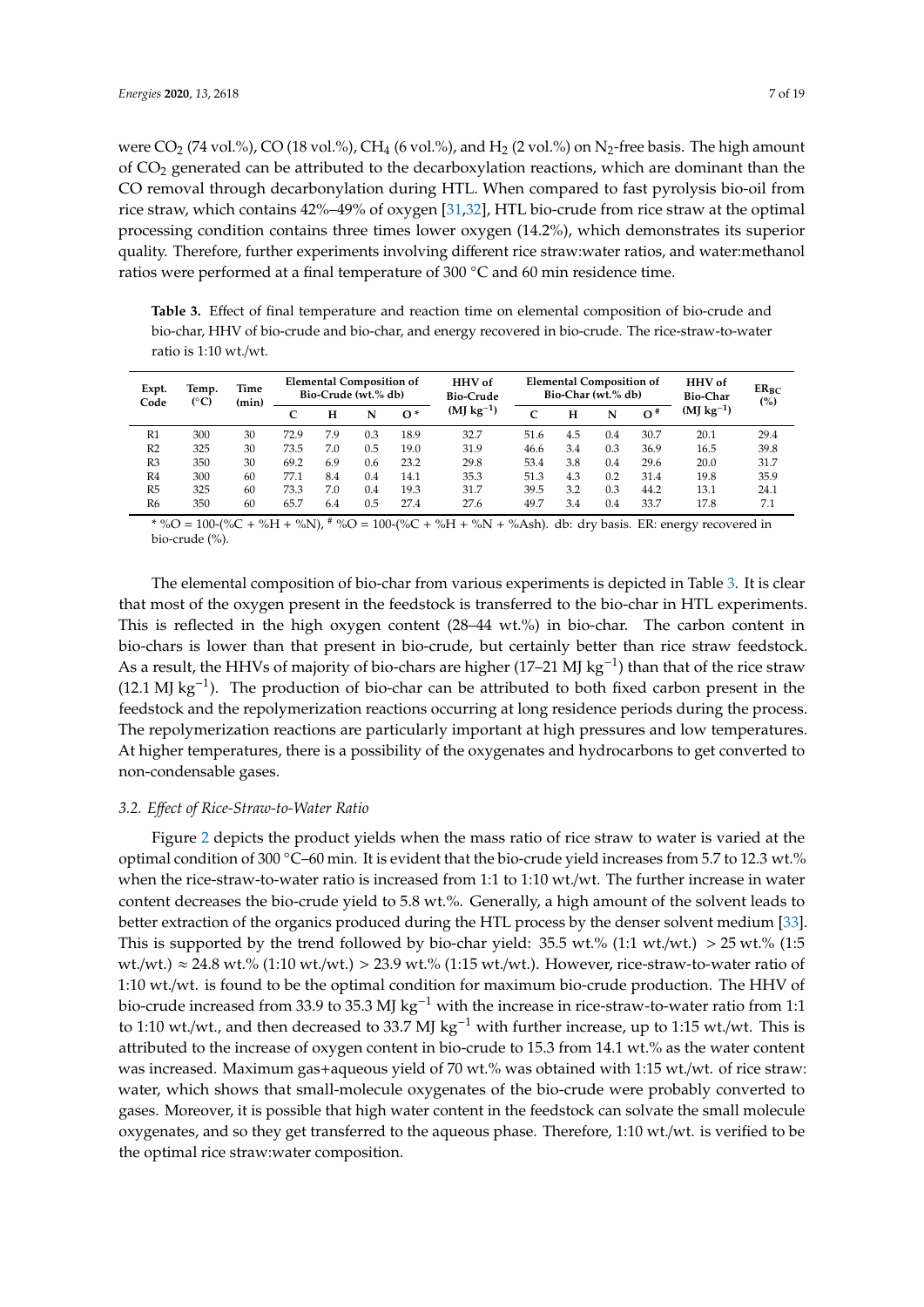

**Figure 2.** Effect of rice-straw-to-water ratio on product yields and HHV of bio-crude at a final temperature of 300 ℃ and 60 min.

#### *3.3. Influence of Methanol as a Co-Solvent*

Co-solvents play a significant role in enhancing the production of bio-crude because of the strong and specific interactions with biomass intermediates. Co-solvents are found to be more effective than an individual solvent for bio-crude production from biomass via HTL [9]. In fact, the effect is due to both physical and chemical factors. The critical point of methanol (239 ◦C, 8.09 MPa) is low as compared to that of water (374  $°C$ , 22.1 MPa). The critical temperature and pressure values of various methanol:water mixtures (in vol.%/vol.%) were calculated by using ASPEN plus V8.6 software, and they followed the trend 25:75 (352.7 ◦C, 19.9 MPa) > 50:50 (325.5 ◦C, 17 MPa) > 75:25 (289.5 ◦C, 13.3 MPa). The dielectric constant of methanol is low as compared to that of water. Therefore, methanol can readily dissolve the high molecular weight organics generated from rice straw decomposition. Moreover, at 50:50 and 75:25 compositions of methanol:water, supercritical condition prevails at the operating condition. Therefore, these are expected to significantly affect the product yields and their composition. The chemical effect of methanol is its ability to donate hydrogen. Pedersen et al. [34] reported that radicals formed from hydrogen-donating solvents can act as radical quenching mediators and prevent the lignin-derived radicals from participating in repolymerization reactions. Other studies have reported that alcohols help to dissolve and stabilize the intermediates. This reduces their rate of repolymerization, which eventually enhances the bio-crude yield [35,36]. The hydrogen donor solvents enhance the hydrogenolysis reactions of biomass. In their absence, the formed radicals from rice straw can recombine to form high-molecular-weight compounds, which eventually increase the yield of bio-char.

Figure 3 depicts the yields of product fractions and the HHVs of bio-crudes obtained at different water:methanol compositions. Clearly, the presence of methanol as co-solvent improves the yield of bio-crude, which follows the trend 31.7 wt.% (50:50 water:methanol) > 16.4 wt.% (25:75) > 14.4 wt.%  $(75:25) > 12.3$  wt.%  $(100:0)$ . The bio-char yield follows a clear trend with water:methanol composition, as follows: 20.76 wt.% (25:75) > 18.5 wt.% (50:50) > 14.9 wt.% (75:25).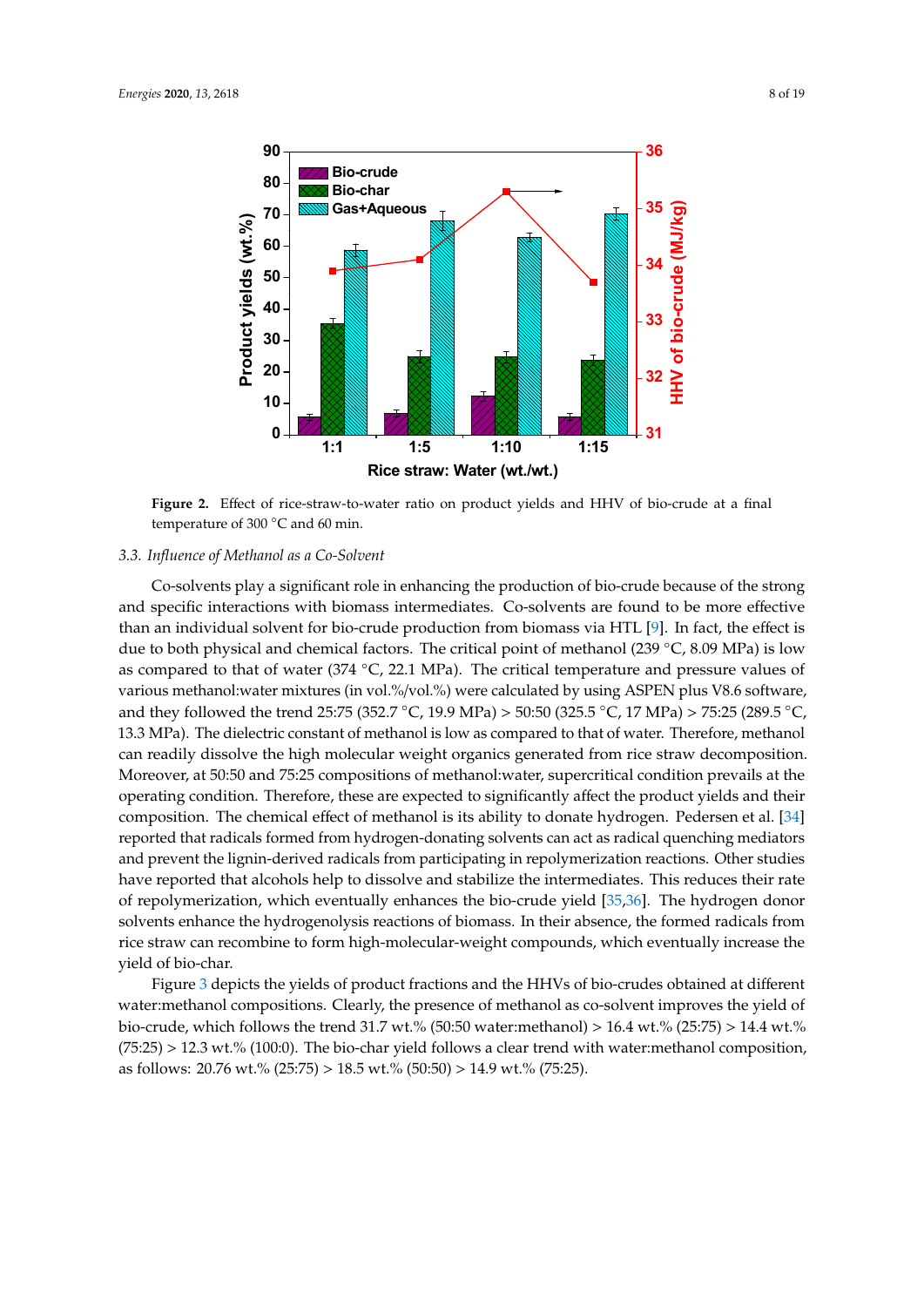

**Figure 3.** Effect of water-to-methanol ratio on product yields and HHV of bio-crude at a final temperature of 300 ℃, 60 min reaction time, and rice-straw-to-solvent ratio of 1:10 wt./wt.

oxygen content in them. The HHV recorded with 50:50 (vol.%/vol.%) water:methanol was 32.8 MJ kg<sup>-1</sup>. In order to ascertain the quality of bio-crudes obtained by using methanol as co-solvent, the elemental composition and HHVs were analyzed. From Table 4, it is clear that the oxygen content in bio-crude is, in fact, higher (17.8–22.3 wt.%) as compared to that obtained with only water as the solvent. The carbon content in bio-crude is lower (69–72 wt.%) as compared to that when methanol was not used. With equal composition mixture of water:methanol (experiment R11), the oxygen content is reasonably low (17.8 wt.%), which leads to better HHV of bio-crude at this condition. Contrary to the expectation, there is no significant improvement in hydrogen content of the bio-crude, while oxygen is improved. This indicates the participation of methanol in reactions with the hydrolysis intermediates from biomass during HTL. This is evident in the formation of high amounts of oxygenated compounds, like esters in bio-crude, which is discussed in Section 3.5. The HHVs of bio-crudes are in line with the Li et al. [37] conducted HTL of sludge in supercritical ethanol and showed that oxygen content in bio-crude passed through a maxima as ethanol:water content was varied. They attributed this to the competition between hydrogen donor reduction of oxygen, and  $CO-CO<sub>2</sub>$  reduction of oxygen. In this study, oxygen content is minimum with equal composition mixture of methanol:water, which then increases with the addition of methanol. This shows that more methanol in the mixture possibly leads to hydrogen donor reduction of oxygen, which leads to dehydration. Thus, a lower amount of oxygen from biomass is lost as water, as compared to a higher amount of oxygen loss in the form of  $CO<sub>2</sub>$ and CO.

− The bio-char obtained from experiments conducted with methanol (R10–R12) contained a high amount of oxygen and low amount of carbon in them. This is reflected in their poor HHVs (<15.7 MJ kg−<sup>1</sup> ). This shows that, besides getting converted to oxygenates in bio-crude, a significant fraction of methanol is involved in the formation of bio-char. This occurs by the formation of high-molecular-weight oxygenated polymerized fragments. The analysis of non-condensable gases collected at the end of the HTL process conducted with equal composition of water:methanol (experiment R11) showed 40 vol.% of  $CO<sub>2</sub>$ , 46.7 vol.% of CO, and 13.3 vol.% of  $H<sub>2</sub>$ . As compared to experiment R4 conducted with only water as solvent, the  $CO<sub>2</sub>$  production is significantly low in this experiment. Methanol decomposition is reported to occur via two pathways. In one pathway, methanol reacts with water under HTL conditions, to form  $CO<sub>2</sub>$  and  $H<sub>2</sub>$ . In another pathway, methanol initially decomposes, to form formaldehyde and  $H_2$ . Formaldehyde further decomposes to CO and  $H_2$  [38]. Finally, CO can get converted to CO<sub>2</sub> by reacting with water. The observed gas composition demonstrates that the second pathway is favored when methanol is added as a co-solvent.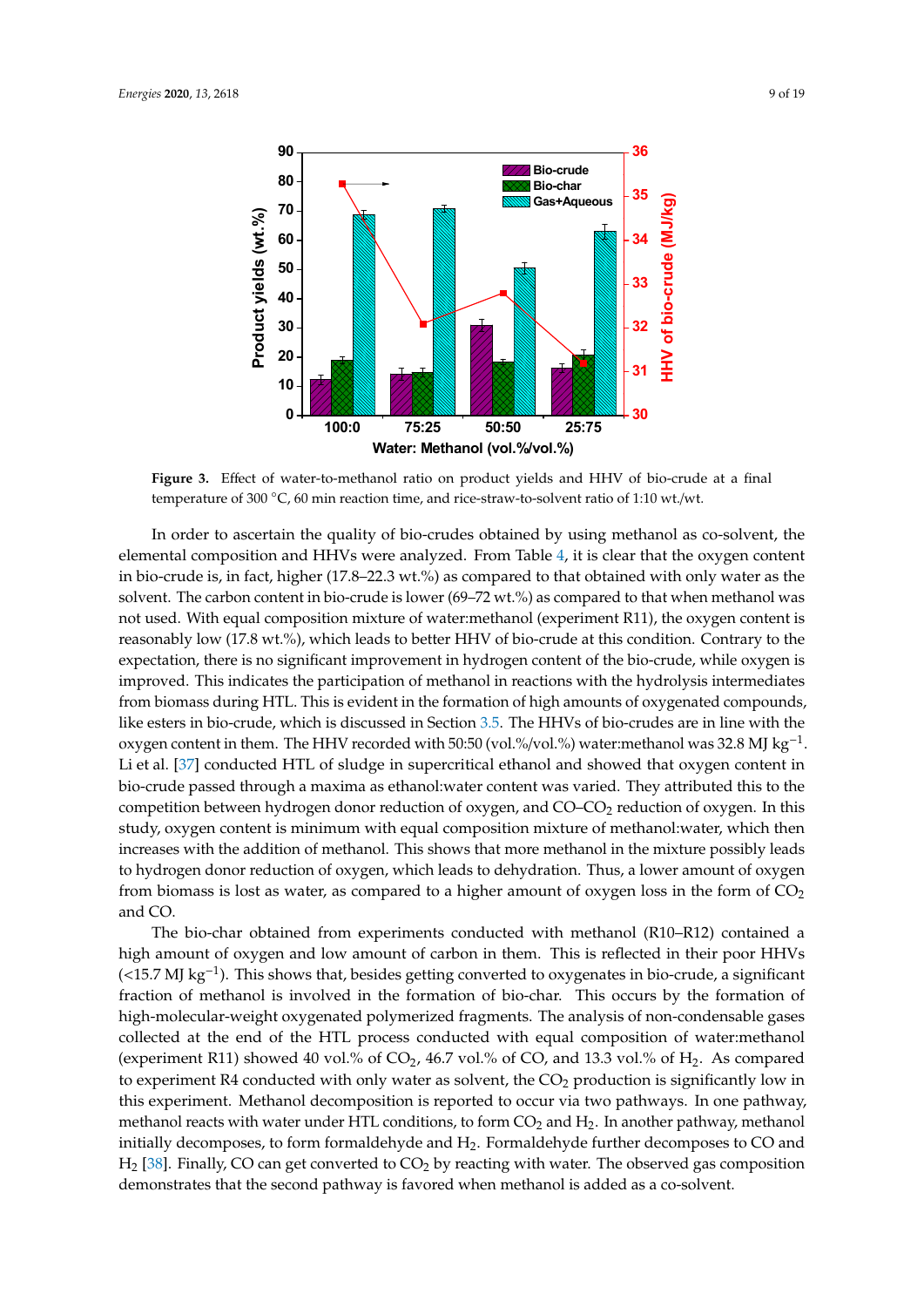| Expt.           | Water:<br>Methanol      | <b>Elemental Composition of</b><br>Bio-Crude (wt.% db) |     |     | <b>HHV</b> of<br><b>Bio-Crude</b> | <b>Elemental Composition of</b><br>Bio-Char (wt.% db) | <b>HHV</b> of<br><b>Bio-Char</b> |     |         |            |                |
|-----------------|-------------------------|--------------------------------------------------------|-----|-----|-----------------------------------|-------------------------------------------------------|----------------------------------|-----|---------|------------|----------------|
| Code            | $(V_01. \% / Vol. \% )$ | $\sqrt{ }$                                             | н   | N   | $^{\circ}$                        | $(MJ kg^{-1})$                                        | $\epsilon$                       | н   | N       | $\Omega^*$ | $(MJ kg^{-1})$ |
| R <sub>10</sub> | 75:25                   | 71.5                                                   | 7.7 | 1.6 | 19.2                              | 32.1                                                  | 44.4                             | 3.4 | 1.7     | 37.7       | 15.7           |
| <b>R11</b>      | 50:50                   | 72.7                                                   | 7.8 | 1.7 | 17.8                              | 32.8                                                  | 36.4                             | 3.1 | 1.3     | 46.4       | 11.7           |
| R <sub>12</sub> | 25:75                   | 69.1                                                   | 7.7 | 2.3 | 20.9                              | 31.2                                                  | 30.8                             | 2.7 | 1.1     | 52.6       | 8.7            |
| R <sub>13</sub> | $50:50^{(1)}$           | 71.7                                                   | 7.7 | 2.3 | 18.3                              | 32.3                                                  | 27.4                             | 2.7 | $1.0\,$ | 56.1       | 7.2            |
| R14             | $50:50^{(2)}$           | 73.5                                                   | 7.9 | 2.4 | 16.2                              | 33.3                                                  | 23.4                             | 2.3 | 0.8     | 60.7       | 4.8            |
| R15             | $50:50^{(3)}$           | 73.8                                                   | 7.7 | 2.3 | 16.2                              | 33.2                                                  | 23.3                             | 2.3 | 0.8     | 60.8       | 4.9            |

**Table 4.** Effect of water-to-methanol ratio and catalysts on elemental composition of bio-crude and bio-char, and HHVs of bio-crude and bio-char at final process temperature of 300 ◦C, reaction time of 60 min, and rice-straw-to-solvent ratio of 1:10 wt./wt.

\* %O = 100-(%C + %H + %N),  $^{\#}$  %O = 100-(%C + %H + %N + %Ash), <sup>(1)</sup> KOH (5 wt.%), <sup>(2)</sup> NaOH (5 wt.%), and <sup>(3)</sup>  $K_2CO_3$  (5 wt.%) were employed as catalysts. In R10, R11, and R12, no catalyst was used.

#### *3.4. Role of Alkali Catalysts*

The addition of homogeneous catalysts, such as alkali salts, is known to improve the bio-crude yield in the HTL process, owing to the inhibition of dehydration reaction of the carbohydrate fraction of the biomass [7]. This is particularly evident at high pH values of the mixtures upon the addition of alkali. Moreover, hydrothermal gasification and water–gas shift reactions are promoted by the alkali catalysts [7]. Alkali catalysts such as KOH,  $K_2CO_3$ , Na<sub>2</sub>CO<sub>3</sub>, and NaOH have been tested for HTL of agro residues, forest wastes, and municipal solid waste mixtures [39,40]. In this study, 5 wt.% of KOH,  $K_2CO_3$ , and NaOH was used as catalysts for HTL of rice straw at 300 °C–60 min, rice-straw-to-solvent ratio of 1:10 (wt./wt.), and water-to-methanol ratio of 50:50 (vol.%/vol.%). Figure 4 depicts the product yields and the HHVs of bio-crudes. It is evident that the use of alkali catalysts significantly improved the bio-crude yield, which follows the trend KOH (39.9 wt.%) > NaOH (34.5 wt.%) > K<sub>2</sub>CO<sub>3</sub> (33.8 wt.%) > no catalyst (31.7 wt.%). Among the three catalysts, K<sub>2</sub>CO<sub>3</sub> was most effective for overall mass conversion of rice straw to bio-crude and gas+aqueous fractions. The maximum conversion of 86.9% was obtained with  $K_2CO_3$ , followed by 84.6% for NaOH, 83.5% for KOH, and 81.6% without any catalyst.



**Figure 4.** Effect of alkali catalysts on product yields and HHV of bio-crude at 300 ◦C, 60 min, rice straw:solvent ratio of 1:10 wt./wt., catalyst quantity of 5 wt.%, and 50:50 (vol.%/vol.%) methanol:water.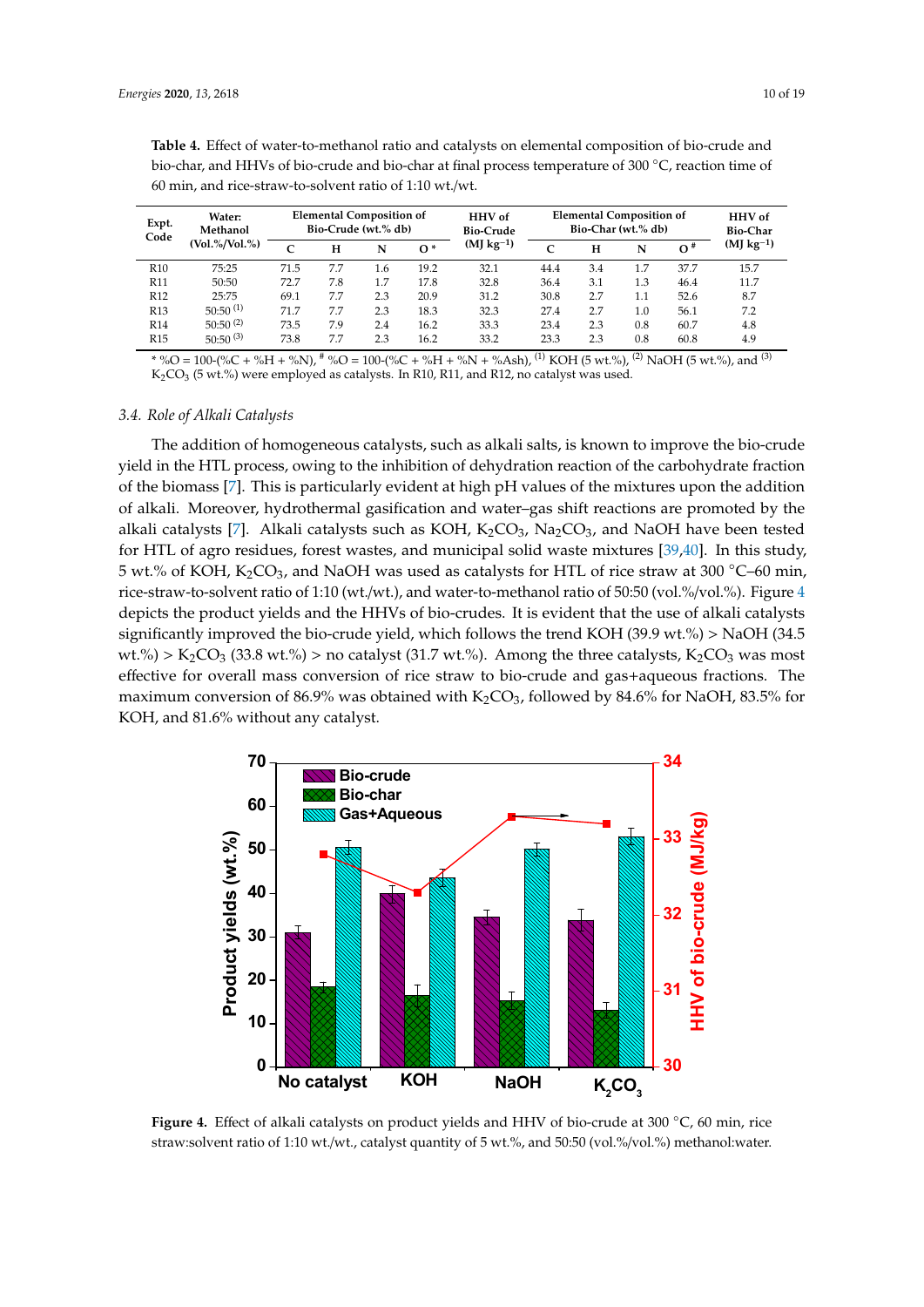Generally, carbonates are shown to be effective as catalysts for the HTL process, compared to hydroxides. The mechanism of action of  $K_2CO_3$  is proposed to follow the reaction sequence given by [7]:

$$
K_2CO_3 + H_2O \rightarrow KHCO_3 + KOH
$$
  
KOH + CO  $\rightarrow$  HCOO<sup>-</sup> K<sup>+</sup> (formate salt)  
HCOOK + H<sub>2</sub>O  $\rightarrow$  KHCO<sub>3</sub> + H<sub>2</sub>  
2KHCO<sub>3</sub>  $\rightarrow$  H<sub>2</sub>O + K<sub>2</sub>CO<sub>3</sub> + CO<sub>2</sub>

The high yield of gas+aqueous (53.1 wt.%) produced using  $K_2CO_3$  substantiates its effectiveness in improving the conversion of rice straw via hydrolytic decomposition of carbohydrates and lignin components. The reported gas+aqueous yields are in line with the value reported by Zhu et al. [41]. Even though the bio-crude yield was high with KOH, the oxygen content is lower (16 wt.%) and carbon content is higher (73–74 wt.%) in bio-crudes produced using NaOH and  $K_2CO_3$ . As a result, the HHVs of bio-crudes are slightly better (33 MJ kg<sup>-1</sup>) with NaOH and K<sub>2</sub>CO<sub>3</sub> catalysts as compared to that from KOH (32 MJ  $g^{-1}$ ). The molar H/C and O/C content in bio-crudes vary in the range of 1.25–1.30 and 0.17–0.19, respectively. From the elemental composition of bio-char, it is clear that the use of these alkali salts, along with methanol co-solvent, significantly improves the oxygen retained in the bio-char. The high oxygen (56–60 wt.%) and low carbon (23–27 wt.%) lead to low HHVs of bio-chars. Table 5 presents a comparison of bio-crude yields and their salient properties from rice straw, using different solvent systems. It is evident that the yield of bio-crude obtained using methanol as co-solvent is comparable with that using 2-propanol. Importantly, the HHV of bio-crude is better and oxygen content in it is lower with the methanol–water system as compared to 2-propanol–water and ethanol–water systems. This substantiates the positive effect of methanol as a co-solvent for HTL of rice straw.

| Temp.<br>$(^{\circ}C)$ | Rice<br>Straw(g) | Solvent<br>(mL) | Solvent:<br>Water<br>(Vol./Vol.) | Solvent            | Bio-Crude<br>Yield<br>(wt.%) | <b>HHV</b><br>$(MJ kg-1)$ | $\Omega$<br>(wt. % | C<br>(wt.%)              | Ref.     |
|------------------------|------------------|-----------------|----------------------------------|--------------------|------------------------------|---------------------------|--------------------|--------------------------|----------|
|                        | 20               | 300             |                                  | Water              | 29.1                         | 27.2                      | 45.3               | 47.4                     |          |
|                        | 20               | 300             | -                                | Ethanol            | 13.0                         | 33.5                      |                    |                          |          |
|                        |                  |                 |                                  |                    |                              |                           | ۰.                 | $\overline{\phantom{a}}$ | Yuan et  |
| 300                    | 20               | 300             | 1:1                              | Ethanol-water      | 38.4                         | 29.7                      |                    |                          | al. [18] |
|                        | 20               | 300             | -                                | 2-Propanol         | 15.1                         | 35.8                      | 18.5               | 71.3                     |          |
|                        | 20               | 300             | 1:1                              | 2-Propanol-water   | 39.7                         | 30.7                      | 27.3               | 63.8                     |          |
|                        | 30               | 300             |                                  | Water              | 12.3                         | 35.3                      | 14.1               | 77.1                     | This     |
| 300                    | 30               | 300             | 1:1                              | Methanol-water     | 36.8                         | 32.8                      | 17.8               | 72.7                     |          |
|                        | 30               | 300             | 1:1                              | Methanol-water+KOH | 40.0                         | 32.3                      | 18.3               | 71.7                     | study    |

**Table 5.** Comparison of bio-crude yield and its properties reported in the literature with this study.

#### *3.5. Bio-Crude Composition*

Bio-crudes from selected experiments were analyzed, using GC/MS, to analyze the variation of organic composition with respect to the process parameters. The various organic compounds present in the bio-crude were classified according to the functional groups, namely simple oxygenates, cyclo-oxygenates, aliphatic hydrocarbons, phenolics, other aromatics, indene derivatives, furan derivatives, and esters. The category of other compounds includes N-containing organics and those that were obtained with low match factor in GC/MS. Simple oxygenates were mostly linear-chain-substituted ketones, while cyclo-oxygenates contained mostly cylopentenone and alkyl-substituted cyclopentenones. Aromatics included primarily non-phenolic compounds like aromatic hydrocarbons and aromatic oxygenates. Figure 5 depicts the selectivities to functional groups when 1:10 wt./wt. of rice straw:water was used at various conditions. The major product groups were found to be cyclo-oxygenates, phenolics, and other aromatics. It is evident that, with the increase in residence time of the process, from 30 to 60 min, the selectivity to phenolic compounds decreased slightly. The marginal decrease in selectivity to phenolics from 53.7% (30 min) to 50.4% (60 min) at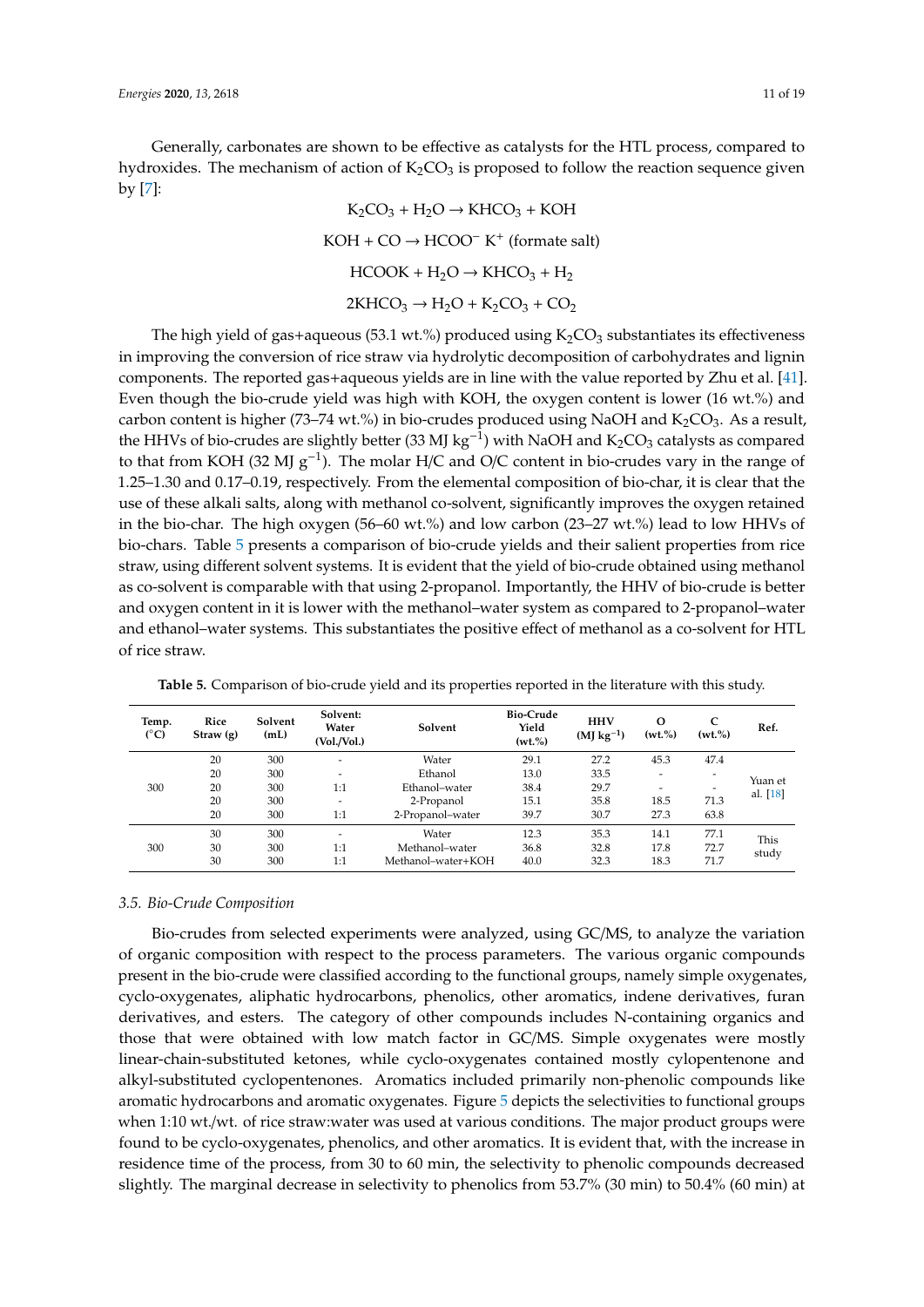300  $\degree$ C, and 49.9% (30 min) to 49.3% (60 min) at 325  $\degree$ C can be attributed to simultaneous formation of phenolic compounds from the lignin fraction at longer processing time and the decomposition of phenols to aromatic hydrocarbons via dehydration and demethoxylation pathways. Moreover, a major reduction in selectivity to cyclo-oxygenates accompanied by an increase in the formation of non-phenolic aromatic compounds were observed. In fact, the combined selectivity to non-phenolic aromatics and indene derivatives increased significantly as the processing time was increased. For example, at 300 °C, it increased from 6.6% to 21.2%, while at 325 °C, it increased from 6.6% to 18.8%.



**Figure 5.** Selectivity to various functional groups in bio-crude obtained at rice-straw-to-water ratio of 1:10 wt./wt., at different operating conditions.

The major phenolic compounds in the bio-crude were phenol, 2-methylphenol (o-cresol), 4-ethylphenol, catechol, guaiacol, 4-ethylguaiacol, alkyl-substituted benzenediols, hydroxyl acetophenone, and syringol. Phenolic compounds are derived from the decomposition of lignin, mainly via hydrolytic cleavage of  $\alpha$ -O-4 and β-O-4 linkages [42]. Pelzer et al. [43] proposed a mechanism of acidolysis of lignin model compounds, which involved nucleophilic attack of water on α-carbon that led to α-O-4 aryl-ether bond cleavage. This mechanism was commensurate with the protonation of ether oxygen. Similar reactions in the HTL process are responsible for the formation of observed products.

An increase in processing time clearly decreases the selectivity to cyclo-oxygenates, which can be attributed to their decomposition to form non-condensable gases, like CO and  $CO<sub>2</sub>$ , in addition to other low molecular oxygenates, which were not detected in the gas phase in this study. For example, at 300 °C, the decrease was from 26% (30 min) to 17.9% (60 min), while it was 27.6% (30 min) to 20.6% (60 min) at 325  $°C$ . The major cyclo-oxygenates were cyclopentanone, 2-cyclopentene-1-one, 3-methyl-2-cyclopentene-1-one, 2,3-dimethyl-2-cyclopentene-1-one, 2,3,4-trimethyl-2-cyclopentene-1-one, and 2-acetonylcyclopentanone. The cyclopentanones are mainly produced by the decomposition of the pentanose sugars present in the hemicellulose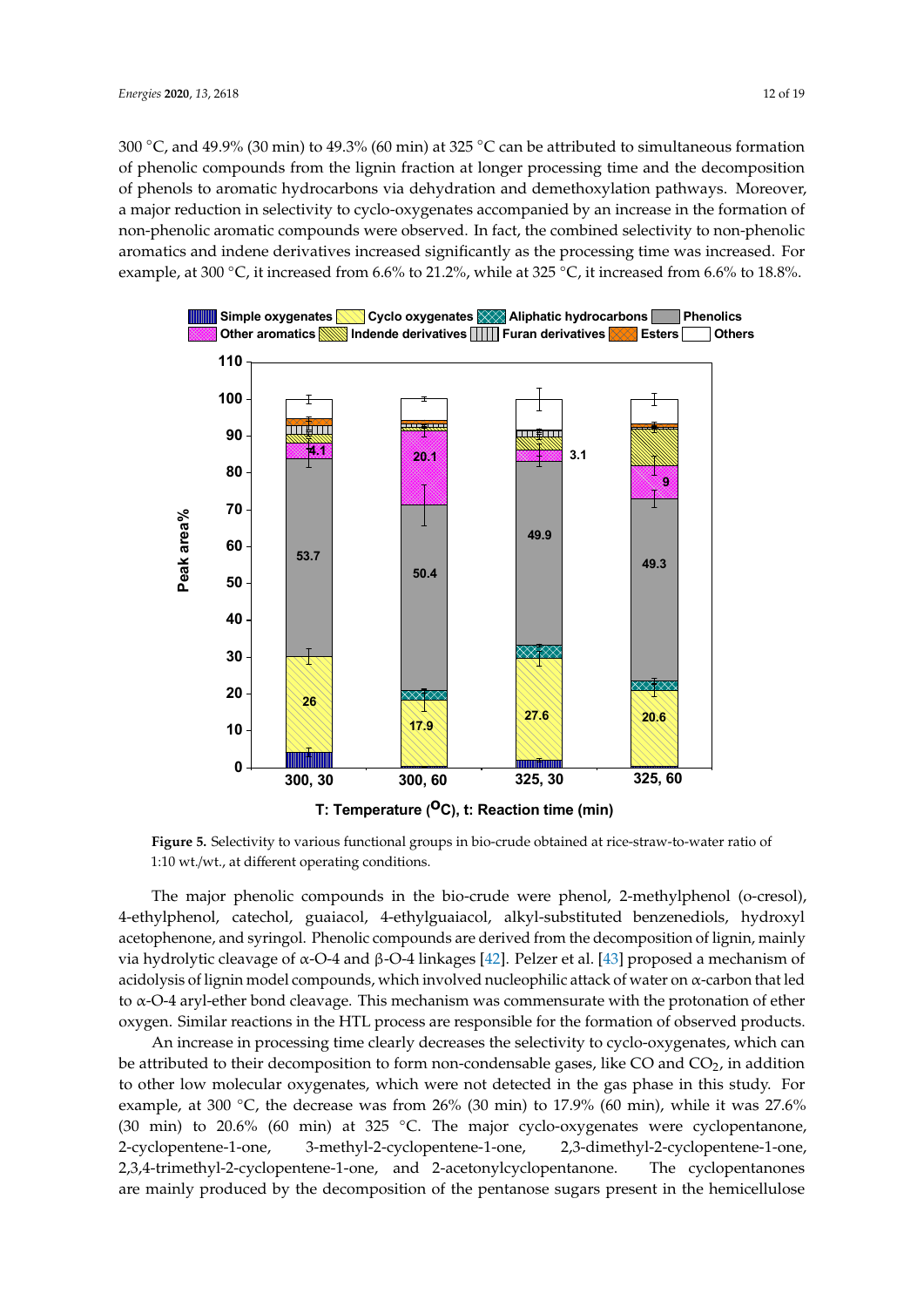fraction of biomass. A few cyclohexanone derivatives were also observed in the bio-crude, and their formation can be traced to the successive hydrolytic dehydration of hexose sugars from the cellulose fraction. Interestingly, the decrease in production of cyclo-oxygenates at 60 min is accompanied by an increase in production of aromatic compounds such as methoxy-substituted benzenes, naphthalenol, naphthol, hydroxy-substituted naphthalene derivatives, and methyl- and hydroxy-substituted indanone. This indicates that, at long residence times, bimolecular condensation reactions of cyclo-oxygenates with low-molecular-weight compounds are prevalent during HTL.

The temperature effect is not significant for the production of these compounds in the bio-crude at similar processing periods. For example, at 60 min, the selectivities to phenolic compounds are comparable (50.4% at 300 ◦C vs. 49.3% at 325 ◦C), while the selectivities of total aromatics (combined non-phenolic aromatics and indene derivatives) are only slightly different (21.2% at 300 ◦C vs. 18.8% at 325 ◦C). Similarly, at 30 min, the selectivities to cyclo-oxygenates (26% vs. 27.6%) and total aromatics (6.6% at 300 and 325 ◦C) are very much comparable. Therefore, the effect of increase in temperature, at least in the range investigated in this study, is minimal on composition of major functional groups in bio-crude. Figure 6 depicts the structures of the salient products produced from HTL of rice straw in presence of water as the solvent. Supplementary Tables S1–S4 provide the list of classified organic compounds detected in the bio-crude at different conditions, along with their composition. A number of compounds identified in this study are in agreement with Liu et al. [44], who carried out HTL of walnut shells in the presence and absence of alkali.



**Figure 6.** Scheme depicting the typical products produced from HTL of rice straw at different conditions.

The effect of water:methanol and alkali catalysts on bio-crude composition is shown in Figure 7a. The detailed lists of classified organics under each product group at different water:methanol volume ratios are available in Supplementary Tables S5–S7. It is evident that the addition of methanol to water significantly alters the organic distribution in the bio-crude. Esters, mostly methyl esters, emerge as the major organic compounds. Compared to the case with only water as the solvent, the addition of methanol enhances the production of methyl esters, possibly via esterification/methanolysis reactions of the carboxylic functional groups present in the biomass intermediates, which is similar to reported results [10,45]. The subcritical/supercritical medium of methanol–water can catalyze these reactions, owing to the strong acidic–basic nature. The selectivity to esters in the bio-crude follows the trend 72.9% (25:75 vol.%/vol.% water:methanol) > 59.6% (75:25) > 51.5% (50:50). Interestingly, a similar trend is followed by the oxygen content in the respective bio-crudes (Table 4). This validates the high HHV of bio-crude when an equal composition mixture of water:methanol is used as the solvent system (Figure 3). The major esters include octadecanoic acid–methyl ester, hexadecanoic acid–methyl ester, and tetradecanoic acid–methyl ester. Generally, the high selectivity to esters is accompanied by lower selectivities to cyclo-oxygenates and phenolic compounds. More importantly, it is worthwhile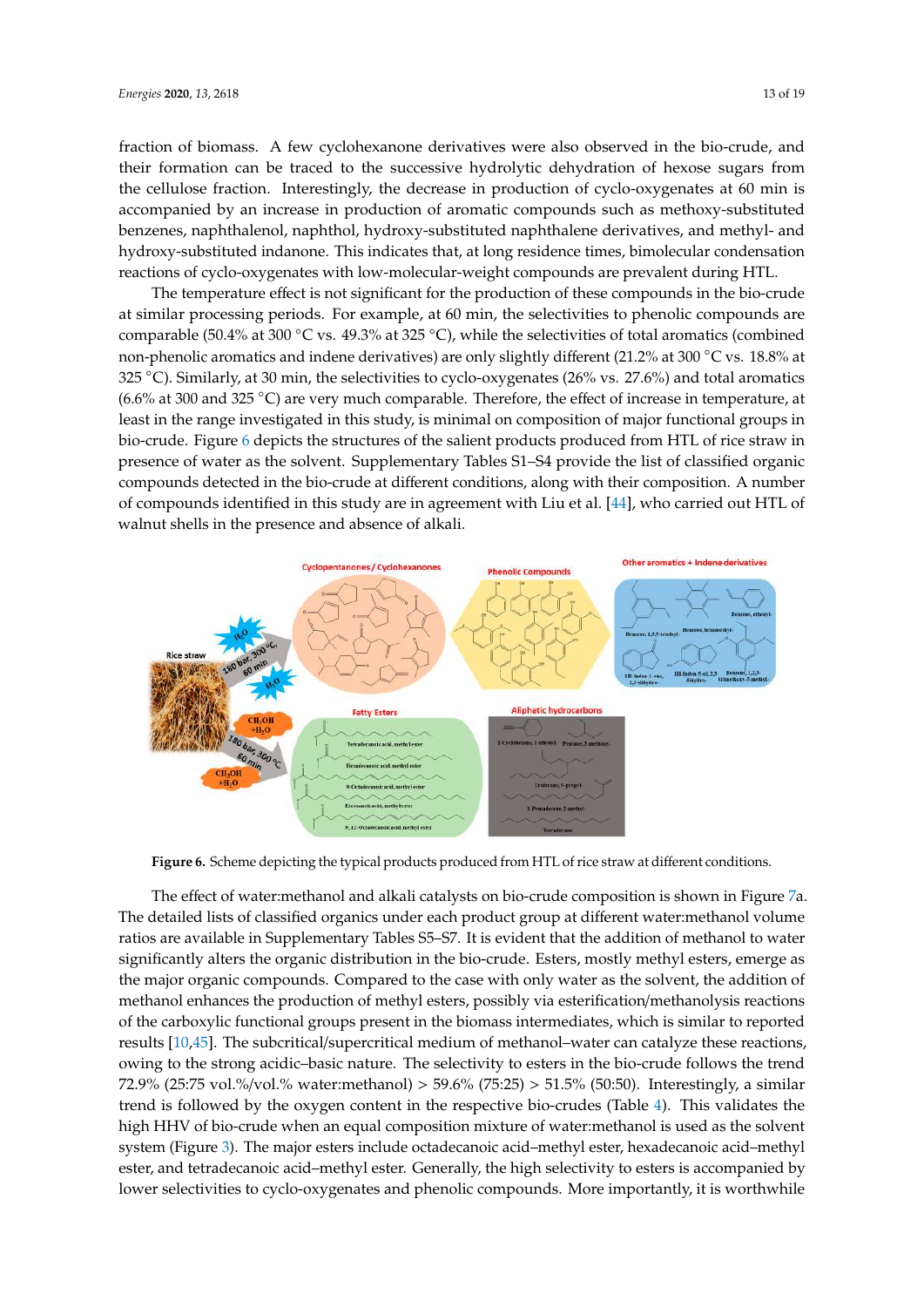to mention that with 25:75 water:methanol mixture, the operating condition of 300 °C−18 MPa is supercritical, while for 75:25 and 50:50 water:methanol mixtures, the operating condition is still subcritical and near critical, respectively. This can lead to significant differences in solubility of the components in bio-crude, which has resulted in the observed distribution. The production of simple/linear oxygenates, aliphatic hydrocarbons, furan derivatives, and indene derivatives was negligible in the bio-crude when methanol was added as a co-solvent. Li et al. [37] observed ethyl esters and butyl esters of long-chain carboxylic acids (C15–C20) and fatty acids (mainly octadecanoic acid) as the major components in the bio-crude from sludge in the presence of supercritical ethanol. This supports the organic distribution in bio-crude observed in this study. Figure 6 depicts the structures of the salient esters and aromatic compounds produced from rice straw when methanol was used as the co-solvent.



**Figure 7.** Selectivity to various functional groups in bio-crude obtained at (**a**) different water-to-methanol ratios and (**b**) different alkali catalysts at water:methanol of 50:50 (vol.%/vol.%). The final temperature is 300 ◦C, reaction time is 60 min, and rice-straw-to-solvent ratio is 1:10 wt./wt.

Figure 7b depicts the organic distribution in bio-crude from rice straw when the alkali catalysts were used in the presence of an equal composition mixture of methanol:water. The detailed lists of products in the bio-crude classified according to functional groups are available in Supplementary Tables S8–S10. It is evident that the selectivity to esters is greatly reduced upon the addition of the alkali catalysts, which shows that these promote hydrolysis reactions over esterification, which is due to the effect of methanol in the reaction mixture. The selectivities to esters follow the trend: no catalyst (51.5%)  $>$  NaOH (34.5%)  $>$  KOH (29.7%)  $>$  K<sub>2</sub>CO<sub>3</sub> (20.7%). Significant production of phenolic compounds is observed in the presence of KOH (38.3%), followed by  $K_2CO_3$  (33%) and un-catalyzed system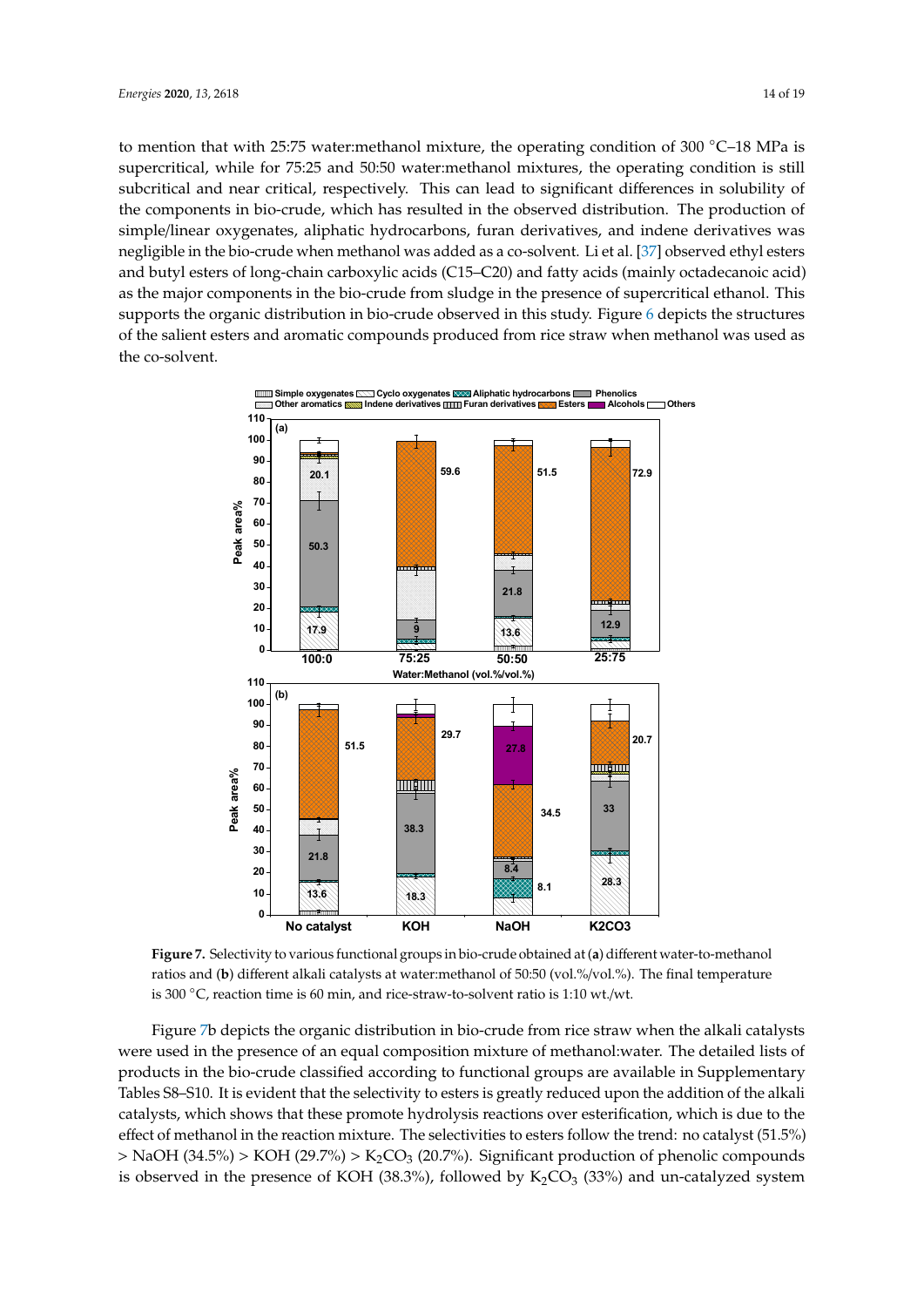(21.8%). The addition of NaOH, interestingly, favors the production of alcohols, mainly dodecanol and tetradecanol, which shows that hydroxylation is favored in presence of NaOH. The production of long-chain hydrocarbons is also favored (~8% selectivity in presence of NaOH), but the phenolics were greatly suppressed. For HTL of woody biomass, it is reported that potassium salts exhibit better catalytic activity as compared to sodium salts, which follow the trend  $K_2CO_3 > KOH > Na_2CO_3 >$ NaOH [7]. Importantly, the role of alkali salt depends on the biomass type to a certain extent, and the solvent medium to a great extent. Therefore, the observed variations in product distribution are specific to the reaction mixture considered in this study. Between KOH and  $K_2CO_3$ , the former is found to be effective for the hydrolytic cleavage of lignin to produce phenolics, while the latter exhibits relatively better activity for hemicellulose hydrolysis to produce more of cyclo-oxygenates.

## *3.6. Process Energy Balance*

In order to evaluate the energy consumed by various streams and the process as a whole, a detailed energy balance of the process for experiments R4, R11, and R13 was performed. These experiments were performed at a final temperature of 300 °C and residence time of 60 min. The percent energy recovery and energy-consumption ratio were determined according to the following expressions [46,47]:

Energy recovery (ER) (%) = 
$$
\frac{E_P}{E_F + Q_S} \times 100
$$
 (6)

Energy consumption ratio (ECR) = 
$$
\frac{E_{HTL}}{E_{BC}}
$$
 (7)

where *EP*, *EF*, *EHTL*, *EBC*, and *Q<sup>S</sup>* denote the total energy of products, energy of the feedstock, heat required for the HTL process, energy recovered in bio-crude, and heat of solvent, respectively. These terms are defined as follows [46,47]:

$$
E_P = (M_{BC} \times HHV_{BC}) + (M_{BCh} \times HHV_{BCh}) + (M_G \times HHV_G)
$$
\n(8)

$$
E_F = (M_{RS} \times HHV_{RS})
$$
\n(9)

$$
E_{HTL} = \frac{(Q_S + Q_{RS}) \times (1 - \eta_h)}{\eta_c} \tag{10}
$$

$$
E_{HTL} = \frac{((m_S \times C_p \times \Delta T) + (m_{RS} \times C_p \times \Delta T)) \times (1 - \eta_h)}{\eta_c}
$$
(11)

$$
E_{BC} = (M_{BC} \times HHV_{BC})
$$
\n(12)

In the above expressions,  $m_S$ ,  $m_{RS}$ ,  $C_{p,S}$ ,  $C_{p,RS}$ , and  $\Delta T$  denote the mass of solvent, mass of rice straw, specific heat capacity of solvent, specific heat capacity of rice straw, and temperature difference, respectively. *QRS* and *Q<sup>S</sup>* denote the heat required to raise the temperature of rice straw and solvent, respectively. When water–methanol mixtures were used as solvents, *Q<sup>S</sup>* was calculated by mixture rule. The factors  $\eta_h$  and  $\eta_c$  in Equation (11) denote the efficiencies of heat recovery and combustion energy, respectively, and correspond to the scenario of bio-crude combustion. The values of these are modestly assumed as 0.5 and 0.7, respectively [47]. The sample calculations are provided in Supplementary S11.

Table 6 depicts the energy values for three experiments. It is evident that the energy recovery increases on addition of methanol as co-solvent, which is primarily attributed to the increase in yield of bio-crude. Nearly two times improvement in energy recovery is recorded with experiment R13 as compared to R4. This shows that the addition of methanol and the homogeneous catalyst play a vital role. The ECR provides an estimate of the effectiveness of the HTL process compared to the energy that can be recovered by combustion of bio-crude. ECR value greater than unity signifies that the process consumes more energy than that generated in the bio-crude, and vice versa when ECR is lower than unity. Therefore,  $ECR < 1.0$  is preferred. It is evident from Table 6 that, with only water as the solvent,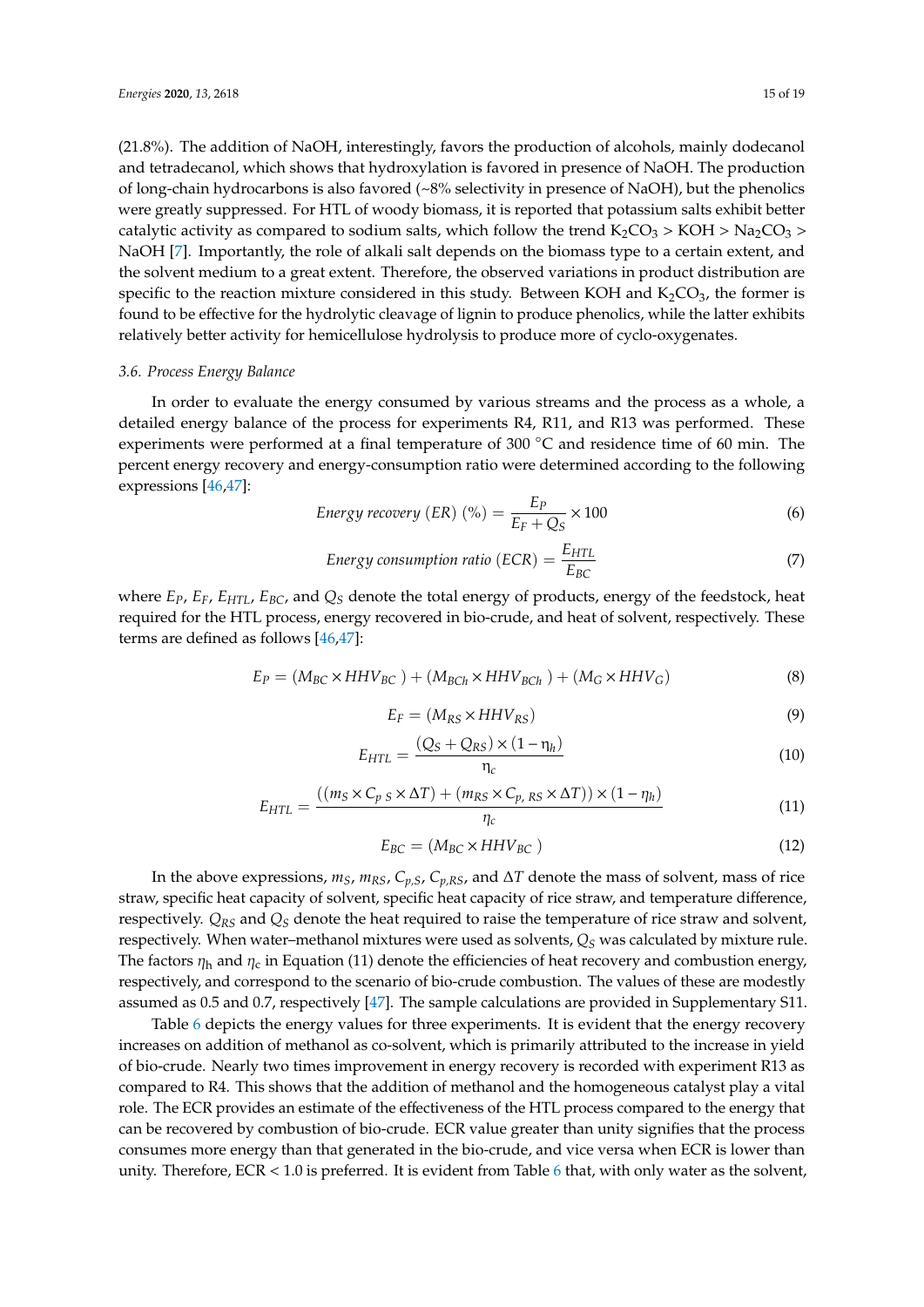ECR is 2.03. This shows that the process may not be favorable from an energy perspective. However, with the addition of methanol and the catalyst, a net-positive energy balance is obtained. It can be concluded that both the processes (addition of methanol and catalyst) are energetically feasible. A particular advantage of adding methanol as a co-solvent is reflected in the low energy required to raise the temperature of the slurry to the required temperature, as compared to using only water as the solvent. In addition to the energy advantage, the addition of co-solvent also improves the yield of the bio-crude, which is reflected in energy recovery, which is nearly two times higher as compared to that using only water. These are comparable with HTL of microalgae and defatted microalgae, and certainly better than that of pyrolysis bio-oil [47]. An ensemble of the results demonstrates that HTL, using methanol as a co-solvent, is a promising thermochemical technology to convert the abundantly available waste rice straw to valuable bio-crude with low oxygen content and high HHV.

|                                                   | Water  | Water:Methanol 50:50<br>$(V_01,\%/Vol.%)$ | Water:Methanol 50:50<br>$(V_0I$ .%/Vol.%) + KOH |
|---------------------------------------------------|--------|-------------------------------------------|-------------------------------------------------|
| Energy content of rice straw $(E_F)$ (kJ)         | 363    | 363                                       | 363                                             |
| Heat of rice straw $(Q_{RS})$ (kJ)                | 6.93   | 6.93                                      | 6.93                                            |
| Heat of water $(Q_{H2O})$ (kJ)                    | 362.62 | 181.30                                    | 181.30                                          |
| Heat of methanol $(Q_{Method})$ (kJ)              |        | 32.65                                     | 32.65                                           |
| Heat required for HTL process<br>$(E_{HTI})$ (kJ) | 263.96 | 157.80                                    | 157.80                                          |
| Total energy of products $(E_P)$ (kJ):            | 322.62 | 424.50                                    | 478.34                                          |
| Energy recovered in bio-crude (kJ)                | 130.26 | 305.00                                    | 387.83                                          |
| Energy recovered in bio-char (kJ)                 | 137.64 | 64.75                                     | 35.79                                           |
| Energy recovered in gases (kJ)                    | 54.72  | 54.72                                     | 54.72                                           |
| $E_F + Q_{solnent}$ (kJ)                          | 725.62 | 576.96                                    | 576.96                                          |
| Energy recovery (ER) (%)                          | 44.5   | 73.6                                      | 82.9                                            |
| Energy consumption ratio (ECR)                    | 2.03   | 0.52                                      | 0.41                                            |

**Table 6.** Energy calculations to determine energy recovery and ECR in HTL of rice straw at 300 ◦C, 60 min, and rice straw:solvent ratio of 1:10 wt./wt.

## **4. Conclusions**

Through a series of systematic experiments, a better-quality bio-crude was obtained from rice straw at 300  $°C$ , 18 MPa, and a 60 min processing time, using only water as the solvent at rice straw:water ratio of 1:10 (wt./wt.). At this condition, the bio-crude yield was 12.3 wt.%, HHV was 35.3 MJ kg−<sup>1</sup> , oxygen content was 14.2 wt.%, and energy recovery was 36%. The major organic constituents in the bio-crude were phenolic compounds, cyclo-oxygenates like cyclopentenone and its derivatives, and other aromatics. The selectivities to phenolic compounds, cyclopentenone, and its derivatives and aromatics at this condition were 50%, 18%, and 21%, respectively. In order to further improve the yield and quality of bio-crude, methanol was used as a co-solvent. The yields of bio-crude increased up to 36.8 wt.% with the addition of methanol in equal volume ratio with water. The oxygen content and HHV of bio-crude were 17.8 wt.% and 32.8 MJ kg<sup>-1</sup>, respectively. Esters emerged as the major constituents of bio-crude, owing to the enhancement of esterification reactions under acid/base-catalyzed conditions in presence of methanol:water. The addition of alkali catalysts further improved the yield of bio-crude, with a maximum yield of  $\sim$ 40 wt.% obtained using 5 wt.% KOH. The catalysts promoted both hydrolytic cleavage of biomass components to produce phenolics and cyclo-oxygenates, and esterification reactions to produce methyl esters. Energy recovery was calculated to be in the range of 70%–80% for HTL conducted in presence of methanol:water. The energy-consumption ratio was lesser than unity for the methanol:water system, suggesting that the process produced more energy in the bio-crude than it consumed.

This study proves that recovery of valuable esters may be targeted from HTL bio-crude for their use in various industries, such as soap manufacturing, cosmetics, food, detergents, and chemicals. Moreover, an analysis of the energy-consumption ratio for the presented scenarios in a continuous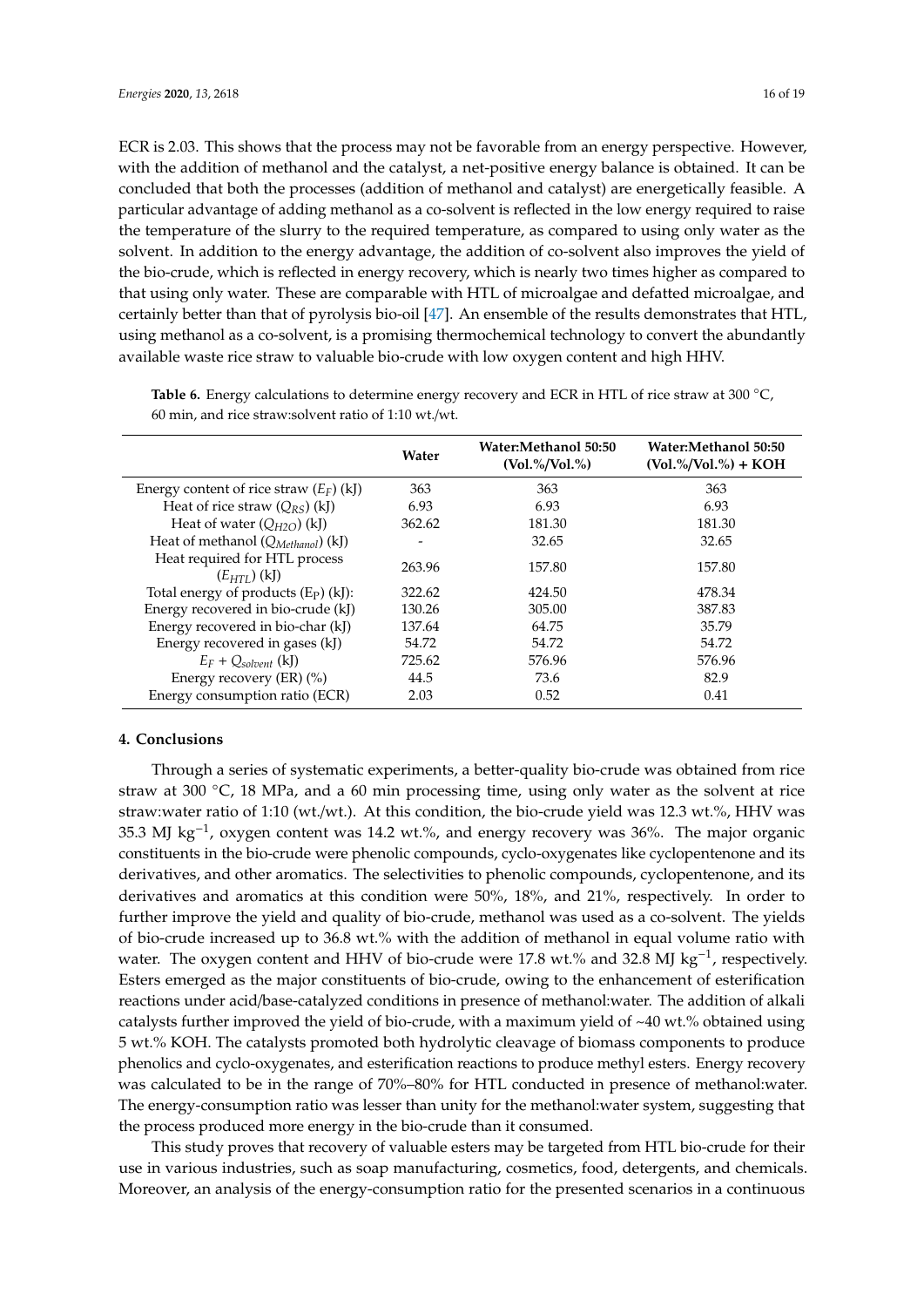HTL process with energy integration among multiple unit operations, and a detailed study on the techno-economic aspects are essential to establish the commercial viability of the HTL technology for biomass agro residue valorization.

**Supplementary Materials:** The following are available online at http://www.mdpi.com/1996-1073/13/10/2618/s1. Figure S1: Temperature and pressure profiles from selected experiments performed at rice-straw-to-water ratio of 1:10 wt./wt. Tables S1–S10: Detailed composition of bio-crude from experiments R1, R2, R4, R5, R10, R11, R12, R13, R14 and R15, respectively. S11: Sample calculation to determine energy recovery (%) and ECR.

**Author Contributions:** Conceptualization, A.Y., R.V., and S.R.C.; methodology and validation, A.Y., A.K.S.V., and S.S.; formal analysis, investigation, data curation, writing—original draft preparation, and writing—review and editing, A.Y. and R.V.; resources, supervision, project administration, and funding acquisition, R.V. and S.R.C. All authors have read and agreed to the published version of the manuscript.

**Funding:** This research was funded by the DEPARTMENT OF SCIENCE AND TECHNOLOGY (DST), INDIA, in the form of a grant to National Center for Combustion Research and Development at Indian Institute of Technology Madras.

**Conflicts of Interest:** The authors declare no conflict of interest.

## **References**

- 1. McLaughlin, O.; Mawhood, B.; Jamieson, C.; Slade, R. Rice straw for bioenergy: The effectiveness of policymaking and implementation in Asia. In Proceedings of the 24th European Biomass Conference and Exhibition, Amsterdam, The Netherlands, 6–9 June 2016; pp. 1540–1554. [CrossRef]
- 2. Sarma, S.D. Paddy Residue Burning: Drivers, Challenges and Potential Solutions. Available online: http://www.teriin.org/article/paddy-residue-burning-drivers-challenges-and-potential-solutions (accessed on 20 March 2020).
- 3. Nanda, S.; Mohammad, J.; Reddy, S.N.; Kozinski, J.A.; Dalai, A.K. Pathways of lignocellulosic biomass conversion to renewable fuels. *Biomass. Conv. Bioref.* **2014**, *4*, 157–191. [CrossRef]
- 4. Zhou, X.; Broadbelt, L.J.; Vinu, R. Mechanistic understanding of thermochemical conversion of polymers and lignocellulosic biomass. In *Advances in Chemical Engineering: Thermochemical Process Engineering*; Van Geem, K., Ed.; Elsevier: Amsterdam, The Netherlands, 2016; Volume 49, pp. 95–198.
- 5. Tekin, K.; Karagöz, S.; Bekta¸s, S. A review of hydrothermal biomass processing. *Renew. Sustain. Energy Rev.* **2014**, *40*, 673–687. [CrossRef]
- 6. Peterson, A.A.; Vogel, F.; Lachance, R.P.; Froling, M.; Antal, J.M.J.; Tester, J.W. Thermochemical biofuel production in hydrothermal media: A review of sub and supercritical water technologies. *Energy Environ. Sci.* **2008**, *1*, 32–65. [CrossRef]
- 7. Toor, S.S.; Rosendahl, L.; Rudolf, A. Hydrothermal liquefaction of biomass: A review of subcritical water technologies. *Energy* **2011**, *36*, 2328–2342. [CrossRef]
- 8. Liu, Z.; Zhang, F.S. Effects of various solvents on the liquefaction of biomass to produce fuels and chemical feedstocks. *Energy Convers. Manag.* **2008**, *49*, 3498–3504. [CrossRef]
- 9. Wang, Y.; Wang, H.; Lin, H.; Zheng, Y.; Zhao, J.; Pelletier, A.; Li, K. Effects of solvents and catalysts in liquefaction of pinewood sawdust for the production of bio-crudes. *Biomass Bioenergy* **2013**, *59*, 158–167. [CrossRef]
- 10. Zhu, W.W.; Zong, Z.M.; Yan, H.L.; Zhao, Y.P.; Lu, Y.; Wei, X.Y.; Zhang, D. Cornstalk liquefaction in methanol/water mixed solvent. *Fuel Process. Technol.* **2014**, *117*, 1–7. [CrossRef]
- 11. Pinkowska, H.; Wolak, P.; Złocinska, A. Hydrothermal decomposition of alkali lignin in sub- and supercritical water. *Chem. Eng. J.* **2012**, *187*, 410–414. [CrossRef]
- 12. Yuan, Z.; Cheng, S.; Leitch, M.; Xu, C. Hydrolytic degradation of alkaline lignin in hot-compressed water and ethanol. *Bioresour. Technol.* **2010**, *101*, 9308–9313. [CrossRef]
- 13. Malins, K.; Kampars, V.; Brinks, J.; Neibolte, I.; Murnieks, R.; Kampare, R. Bio-crude from thermo-chemical hydro-liquefaction of wet sewage sludge. *Bioresour. Technol.* **2015**, *187*, 23–29. [CrossRef]
- 14. Zhang, B.; Keitz, M.; Valentas, K. Thermal effects on hydrothermal biomass liquefaction. *Appl. Biochem. Biotechnol.* **2008**, *147*, 143–150. [CrossRef] [PubMed]
- 15. Wei, N.; Via, B.K.; Wang, Y.; McDonald, T.; Auad, M.L. Liquefaction and substitution of swichgrass (*Panicum virgatum*) based bio-crude into epoxy resins. *Ind. Crop. Prod.* **2014**, *57*, 116–123. [CrossRef]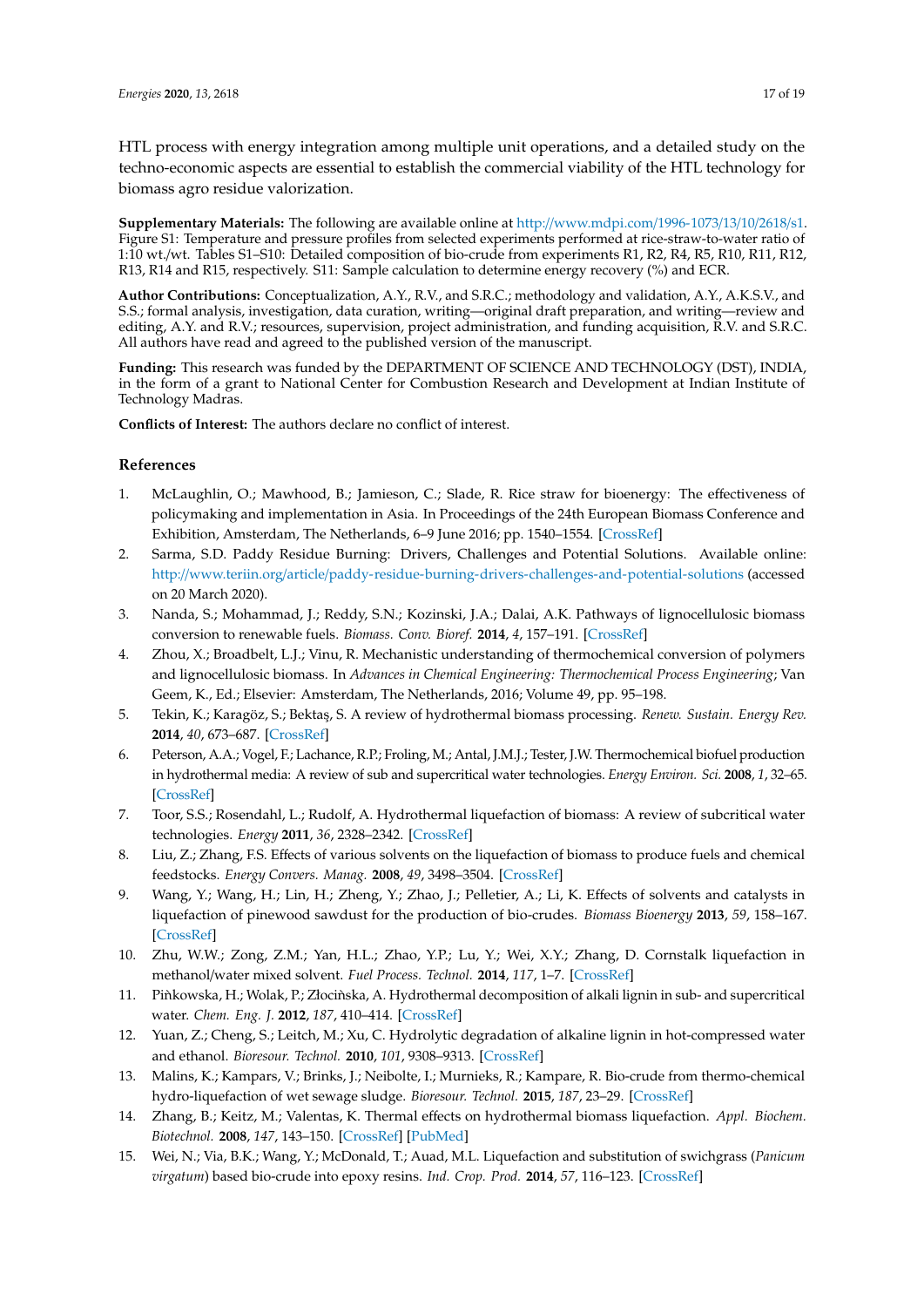- 16. Valdez, P.J.; Savage, P.E. A reaction network for the hydrothermal liquefaction of Nannochloropsis sp. *Algal. Res.* **2013**, *2*, 416–425. [CrossRef]
- 17. Valdez, P.J.; Tocco, V.J.; Savage, P.E. A general kinetic model for the hydrothermal liquefaction of microalgae. *Bioresour. Technol.* **2014**, *163*, 123–127. [CrossRef]
- 18. Yuan, X.Z.; Li, H.; Zeng, G.M.; Tong, J.Y.; Xie, W. Sub- and supercritical liquefaction of rice straw in the presence of ethanol-water and 2-propanol-water mixture. *Energy* **2007**, *32*, 2081–2088. [CrossRef]
- 19. Li, H.; Yuan, X.; Zeng, G.; Tong, J.; Yan, Y.; Cao, H.; Wang, L.; Cheng, M.; Zhang, J.; Yang, D. Liquefaction of rice straw in sub- and supercritical 1,4-dioxane-water mixture. *Fuel Process. Technol.* **2009**, *90*, 657–663. [CrossRef]
- 20. Singh, R.; Chaudhary, K.; Biswas, B.; Balagurumurthy, B.; Bhaskar, T. Hydrothermal liquefaction of rice straw: Effect of reaction environment. *J. Supercrit. Fluids* **2015**, *104*, 70–75. [CrossRef]
- 21. Zhou, C.; Zhu, X.; Qian, F.; Shen, W.; Xu, H.; Zhang, S.; Chen, J. Catalytic hydrothermal liquefaction of rice straw in water/ethanol mixtures for high yields of monomeric phenols using reductive CuZnAl catalyst. *Fuel Process. Technol.* **2016**, *154*, 1–6. [CrossRef]
- 22. Cao, L.; Zhang, C.; Hao, S.; Luo, G.; Zhang, S.; Chen, J. Effect of glycerol as co-solvent on yields of bio-crude from rice straw through hydrothermal liquefaction. *Bioresour. Technol.* **2016**, *220*, 471–478. [CrossRef]
- 23. Castello, D.; Pedersen, T.H.; Rosendahl, L.A. Continuous hydrothermal liquefaction of biomass: A critical review. *Energies* **2018**, *11*, 3165. [CrossRef]
- 24. Brand, S.; Kim, J. Liquefaction of major lignocellulosic biomass constituents in supercritical ethanol. *Energy* **2015**, *80*, 64–74. [CrossRef]
- 25. Saraswat, V.K.; Bansal, R. India's Leapfrog to Methanol Economy. Available online: http://niti.gov.in/ writereaddata/files/document\_publication/Article%20on%20Methanol%20Economy\_Website.pdf (accessed on 20 March 2020).
- 26. ASTM E1131-08. Standard Test Method for Compositional Analysis by Thermogravimetry. Available online: http://www.astm.org/Standards/E1131.htm (accessed on 20 March 2020).
- 27. Vassilev, S.V.; Baxter, D.; Andersen, L.K.; Vassileva, C.G. An overview of the chemical composition of biomass. *Fuel* **2010**, *89*, 913–933. [CrossRef]
- 28. Chopra, J.; Mahesh, D.; Yerrayya, A.; Vinu, R.; Rajnish, K.; Sen, R. Performance enhancement of hydrothermal liquefaction for strategic and sustainable valorization of de-oiled yeast biomass into green bio-crude. *J. Clean. Prod.* **2019**, *227*, 292–301. [CrossRef]
- 29. Run-dong, L.; Bing-shuo, L.; Tian-hua, Y.; Ying-hui, X. Liquefaction of rice stalk in sub- and supercritical ethanol. *J. Fuel Chem. Technol.* **2013**, *41*, 1459–1465.
- 30. Francis, H.E.; Lloyd, W.G. Predicting heating value from elemental composition. *J. Coal Qual.* **1983**, *2*, 2.
- 31. Nam, H.; Capareda, S.C.; Ashwath, N.; Kongkasawan, J. Experimental investigation of pyrolysis of rice straw using bench-scale auger, batch and fluidized bed reactors. *Energy* **2015**, *93*, 2384–2394. [CrossRef]
- 32. Tsai, W.T.; Lee, M.K.; Chang, Y.M. Fast pyrolysis of rice straw, sugarcane bagasse and coconut shell in an induction-heating reactor. *J. Anal. Appl. Pyrol.* **2006**, *76*, 230–237. [CrossRef]
- 33. Akhtar, J.; Amin, N.A.S. A review on process conditions for optimum bio-oil yield in hydrothermal liquefaction of biomass. *Renew. Sustain. Energy Rev.* **2011**, *15*, 1615–1624. [CrossRef]
- 34. Pedersen, T.H.; Jasiunas, L.; Casamassima, L.; Singh, S.; Jensen, T.; Rosendahl, L.A. Synergetic hydrothermal ¯ co-liquefaction of crude glycerol and aspen wood. *Energy Convers. Manag.* **2015**, *106*, 886–889. [CrossRef]
- 35. Feng, S.; Wei, R.; Leitch, M.; Xu, C.C. Comparative study on lignocellulose liquefaction in water, ethanol, and water/ethanol mixture: Roles of ethanol and water. *Energy* **2018**, *155*, 234–241. [CrossRef]
- 36. Panagiotopoulou, P.; Vlachos, D.G. Liquid phase catalytic transfer hydrogenation of furfural over a Ru/C catalyst. *Appl. Catal. A Gen.* **2014**, *480*, 17–24. [CrossRef]
- 37. Li, H.; Yuan, X.; Zeng, G.; Huang, D.; Huang, H.; Tong, J.; You, Q.; Zhang, J.; Zhou, M. The formation of bio-oil from sludge by deoxy-liquefaction in supercritical ethanol. *Bioresour. Technol.* **2010**, *101*, 2860–2866. [CrossRef] [PubMed]
- 38. Sing, S.K.; Ekhe, J.D. Towards effective lignin conversion: HZSM-5 catalysed one-pot solvolytic depolymerisation/ hydrodeoxygenation of lignin into value added compounds. *RSC Adv.* **2014**, *4*, 27971–27978. [CrossRef]
- 39. Tekin, K.; Karagöz, S. Non-catalytic and catalytic hydrothermal liquefaction of biomass. *Res. Chem. Intermed.* **2013**, *39*, 485–498. [CrossRef]